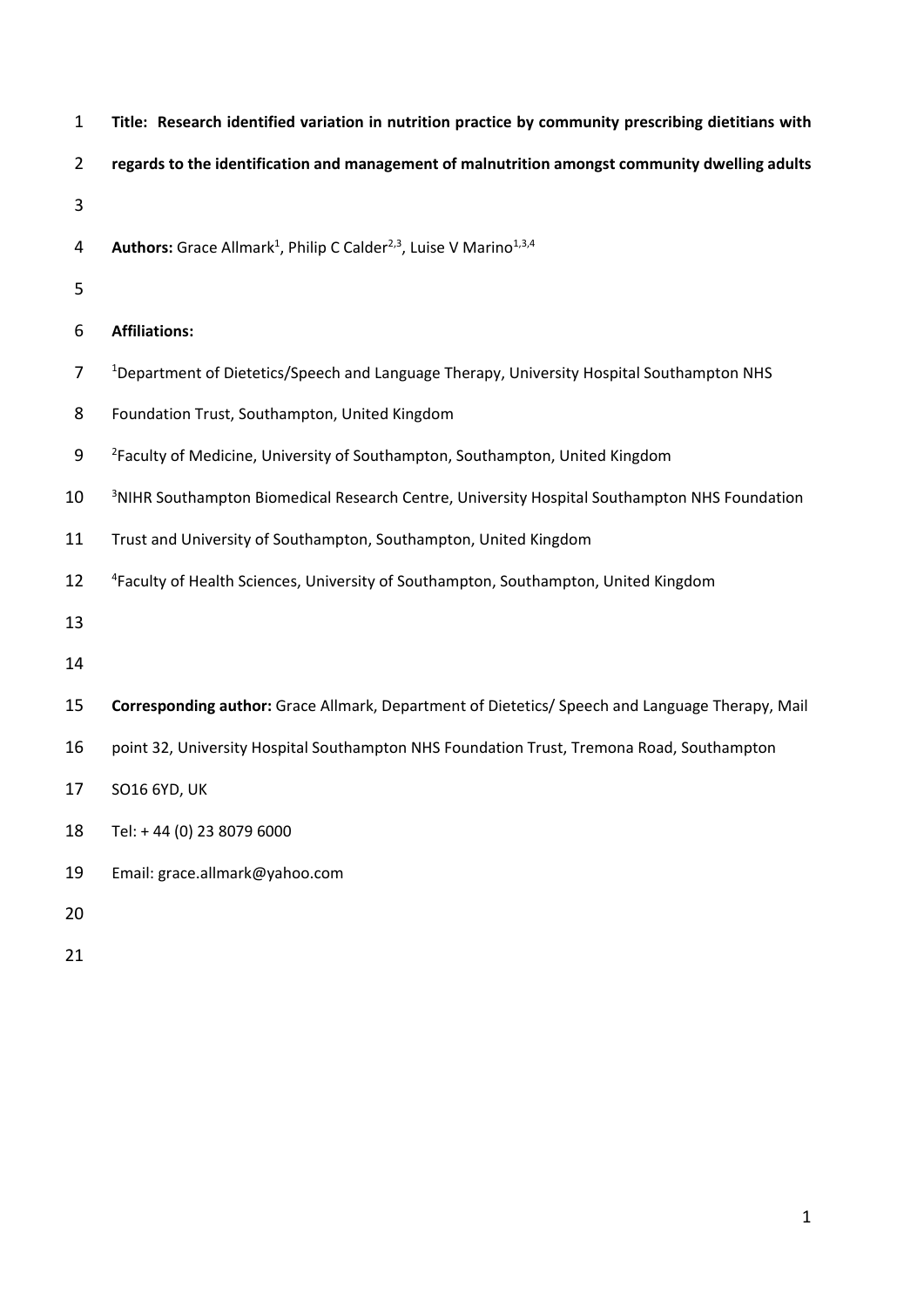| 22 | <b>Abbreviations</b>                                            |
|----|-----------------------------------------------------------------|
| 23 |                                                                 |
| 24 | BAPEN; British Association for Parenteral and Enteral Nutrition |
| 25 |                                                                 |
| 26 | BMI; Body mass index                                            |
| 27 |                                                                 |
| 28 | CG; clinical guideline                                          |
| 29 |                                                                 |
| 30 | GP; general practitioner                                        |
| 31 |                                                                 |
| 32 | MUST; Malnutrition Universal Screening Tool                     |
| 33 |                                                                 |
| 34 | NHS; National Health Service                                    |
| 35 |                                                                 |
| 36 | NICE; National Institute for Health and Care Excellence         |
| 37 |                                                                 |
| 38 | ONS; Oral nutritional supplement                                |
| 39 |                                                                 |
| 40 | <b>OPEN; Older People's Essential Nutrition (OPEN)</b>          |
| 41 |                                                                 |
| 42 | WAHSN; Wessex Academic Health Science Network                   |
| 43 |                                                                 |
| 44 |                                                                 |
| 45 |                                                                 |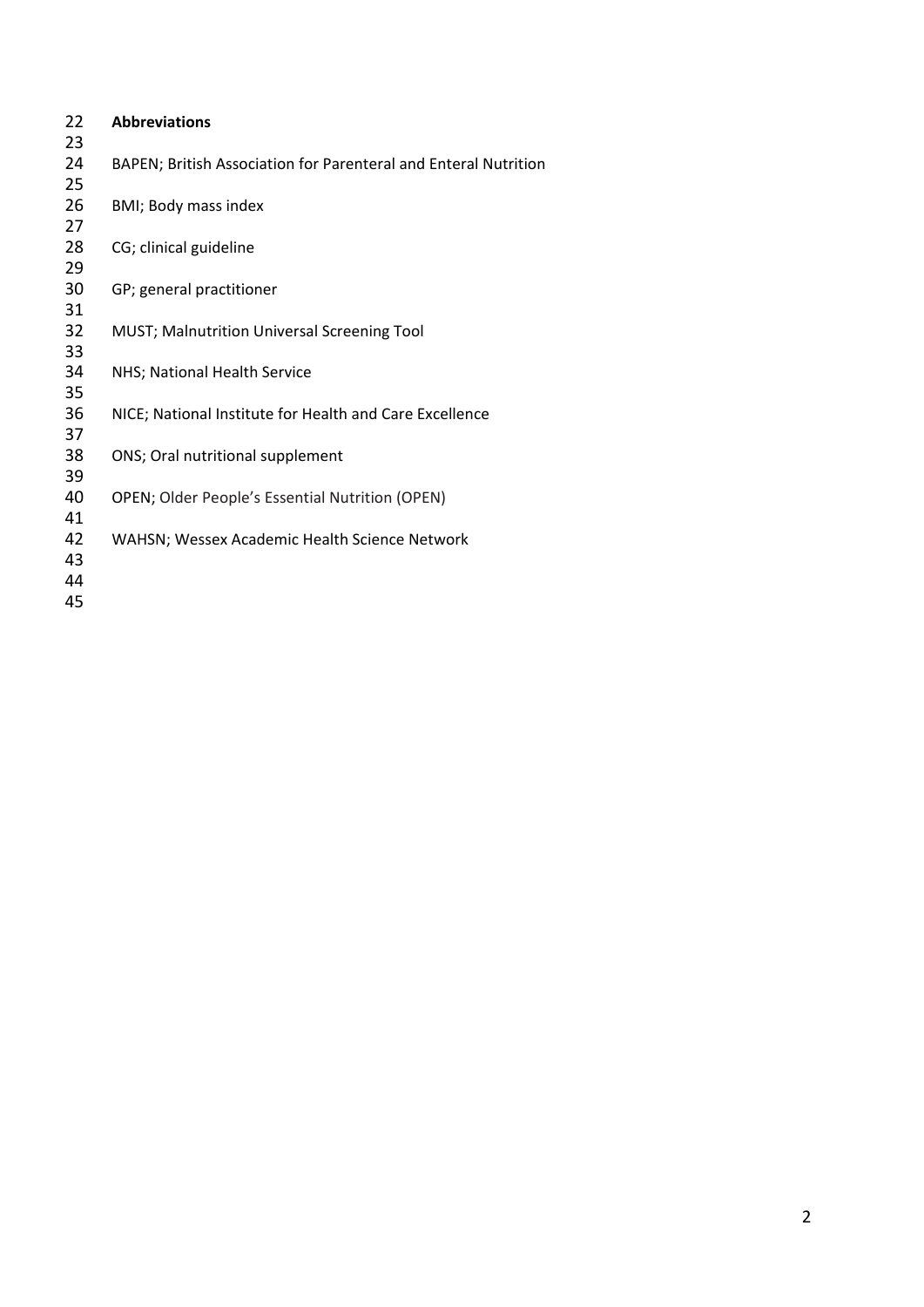#### **Abstract**

 To improve nutritional outcomes of community dwelling adults with malnutrition we identified three related hypotheses to be tested: i) Southampton Community Prescribing Support Service dietitians achieve 100% compliance with selected standards of the National Institute for Health and Clinical Excellence Clinical Guideline (CG) 32, ii) patient service satisfaction among community dwelling adults accessing the prescribing support service is high (90%), and iii) nationally, dietitians use weight gain 52 goal >10% and BMI >18.5 kg/m<sup>2</sup> as outcome measures from the service phases of prescribing support. 53 A retrospective audit of records of 100 community-dwelling adults accessing local services considered CG32 "Indications for nutrition support in hospital and community standard 1.3.1" and CG32 "Monitoring of nutrition support in hospital and community standard 1.5.6". A questionnaire was 56 distributed to community-dwelling adults (n=52) accessing the service, in addition to a national survey of dietetic practice. Compliance with standard 1.3.1 was 46% and with standard 1.5.6 it was 82%. The majority of patients (86%; n=13) reported satisfaction with the support service. Nationally, 89% (n=51) of dietitians use weight and 87% (n=50) use BMI as an outcome measure for success of nutritional intervention. All research hypotheses were rejected. These results suggest there is considerable variation in the identification and management of malnutrition amongst community dwelling adults, which may impact on clinical and nutritional outcomes. Future work should consider quality improvement projects to address potential barriers to achieving best practice by community prescribing dietitians through the use of nutrition pathways to support older adults with malnutrition.

- 
- 

 **Keywords:**  malnutrition, oral nutrition support, community dwelling adults, prescribing support, dietitian

**1. Introduction**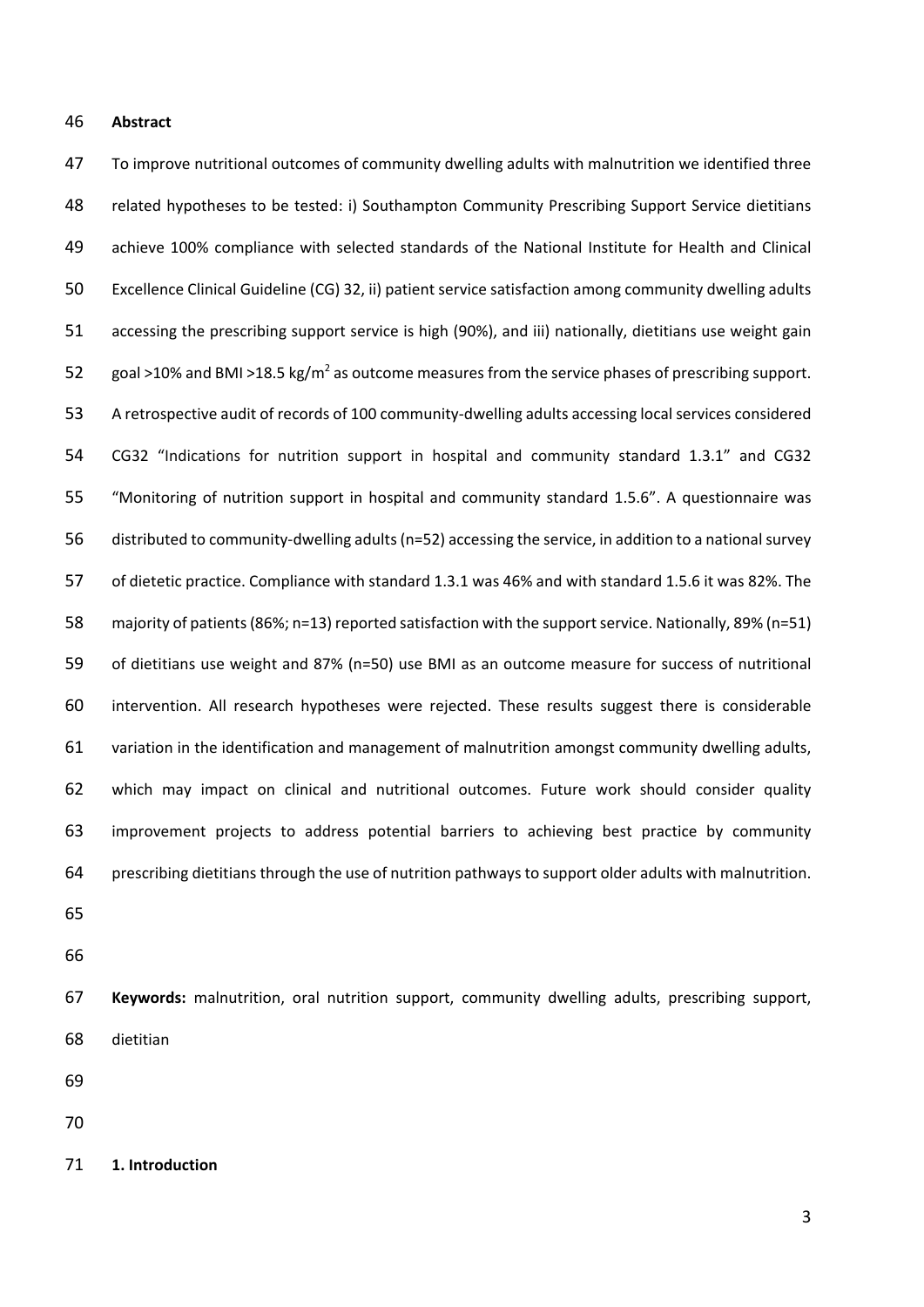72 Malnutrition can be defined using anthropometrical cut-offs such as a body mass index 73 (BMI)  $\leq$  18.5 kg/m<sup>2</sup>, unintentional weight loss of > 10% within the last 3-6 months or BMI < 20 kg/m<sup>2</sup> 74 combined with unintentional weight loss of > 5% in the last 3-6 months [1]. There are several consequences of malnutrition, including increased risk of developing pressure sores, more frequent falls, reduced immune function and increased risk of infection, general weakness, low mood and a 77 loss of independence [2-3]. In the United Kingdom (UK) there are approximately 1.3 million community dwelling older people (aged ≥ 65 years) classified as malnourished [4] and malnutrition is estimated to cost the National Health Service (NHS) across the UK £30.7 billion per annum [5]. Nutritional management of malnutrition includes food fortification or the use of oral 81 nutritional supplements (ONS) [6]. The use of ONS for 12 weeks in adults living in residential care has 82 been shown to result in significant weight gain and improved quality of life in patients found to be at medium or high risk of malnutrition, according to their Malnutrition Universal Screening Tool 84 (MUST) score [2]. However, long-term use ( $\geq 6$  months) of ONS has not been shown to be effective in improving nutritional status any further [7]. Although ONS are one of the main treatments for malnutrition amongst older adults, there is limited evidence for their efficacy amongst community 87 dwelling older adults who may benefit from a "food first" approach, encouraging the intake of high calorie fortified foods [8].

 This research tests hypotheses examining three interlinked phases of community prescribing support care. We hypothesised that dietitians working in the Southampton Community Prescribing Support Service would be 100% compliant with National Institute for Health and Clinical Excellence (NICE) Clinical Guideline (CG) 32 "Nutrition support for adults: oral nutrition support, enteral tube feeding and parenteral nutrition" with particular reference to two standards namely standard 1.3.1, which considers the provision of nutritional support in malnourished adults, and standard 1.5.6, which provides recommendations for follow up by an appropriate qualified health care professional. These standards were chosen as they identify entry and exit criteria and outcome measures for nutrition support within a prescribing support service. We also hypothesized that there will be a high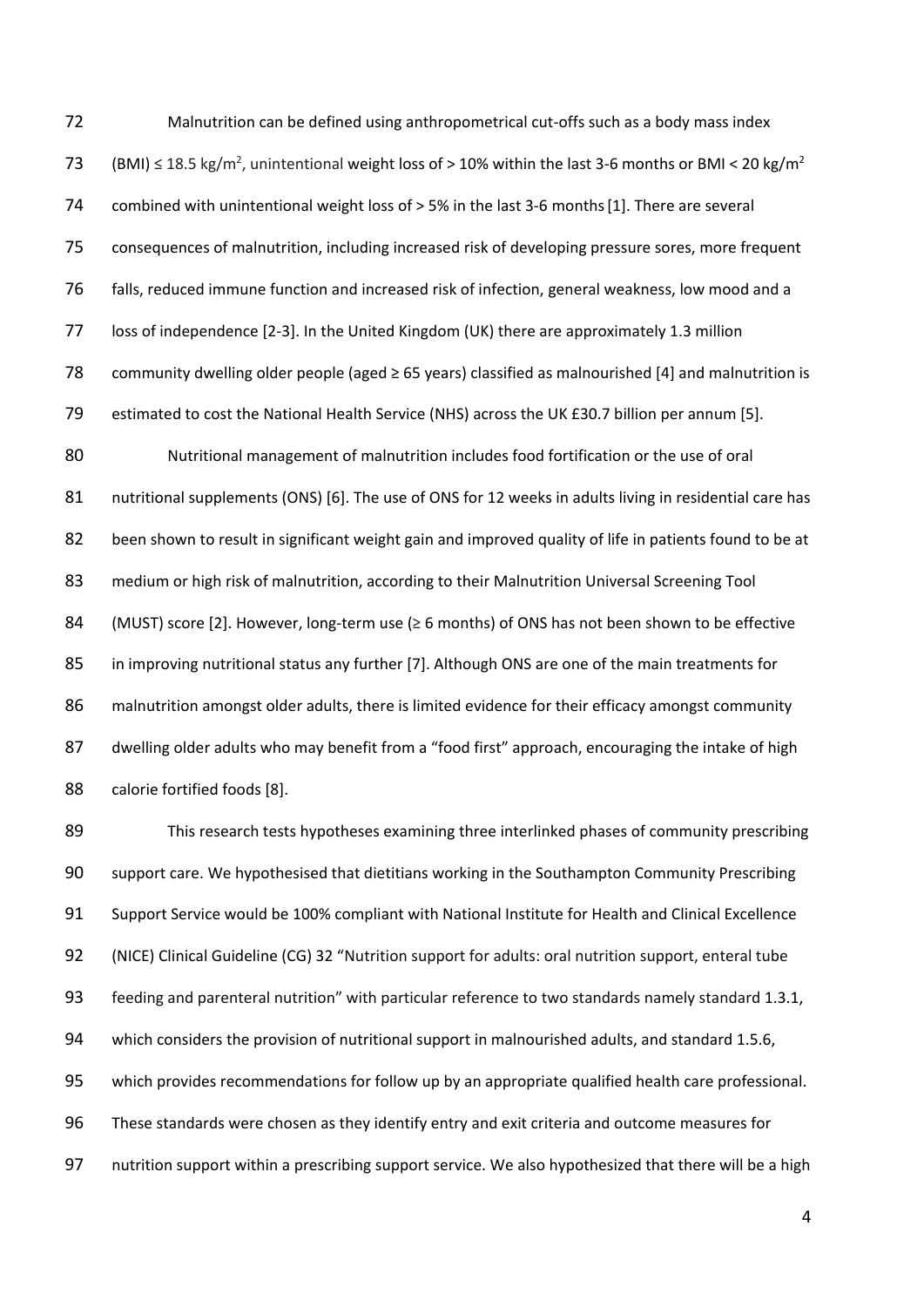level of service satisfaction (90%) among community dwelling adults accessing the prescribing support service and that prescribing support service dietitians in the UK use weight gain >10% and 100 BMI >18.5 kg/m<sup>2</sup> as outcome measures for exit criteria of nutritional intervention as identified by NICE CG32.

 Therefore, the objectives of this study were to retrospectively audit patient records to assess compliance of accepting patients into the prescribing support service caseload against NICE guidelines 1.3.1 and 1.5.6, to assess patient satisfaction with the prescribing support service, and to characterise prescribing support dietitians compliance with NICE standards 1.3.1 and 1.5.6. This study advances human nutrition by exploring compliance with national clinical standards for the identification and management of malnutrition amongst community dwelling older adults and user satisfaction with a 108 local prescribing support service.

**2. Method and materials** 

 *2.1* **Phase 1: An audit to assess compliance of Southampton Community Prescribing Support Service with NICE standards 1.3.1 and 1.5.6**

**A retrospective audit of dietetic records was completed for community dwelling adults**  referred to the Southampton Community Prescribing Support Service from January 2016 to December 114 2017. This time period was chosen to provide two complete years of patient records to examine. Inclusion criterion: patients reviewed by a prescribing support dietitian at least once between January 2016 and December 2017, with a nutrition care plan recorded. Exclusion criteria: absent nutrition care 117 plan or patient demise before dietetic support was complete. Dietetic records were consecutively screened until the sample size was achieved. Data collection was completed by a single researcher (GA).

Clinical guideline standards chosen were as follows:

 CG32 Standard 1.3.1: "Nutrition support should be considered in people who are malnourished, as defined by any of the following:

123 **1.** a BMI of less than  $18.5 \text{ kg/m}^2$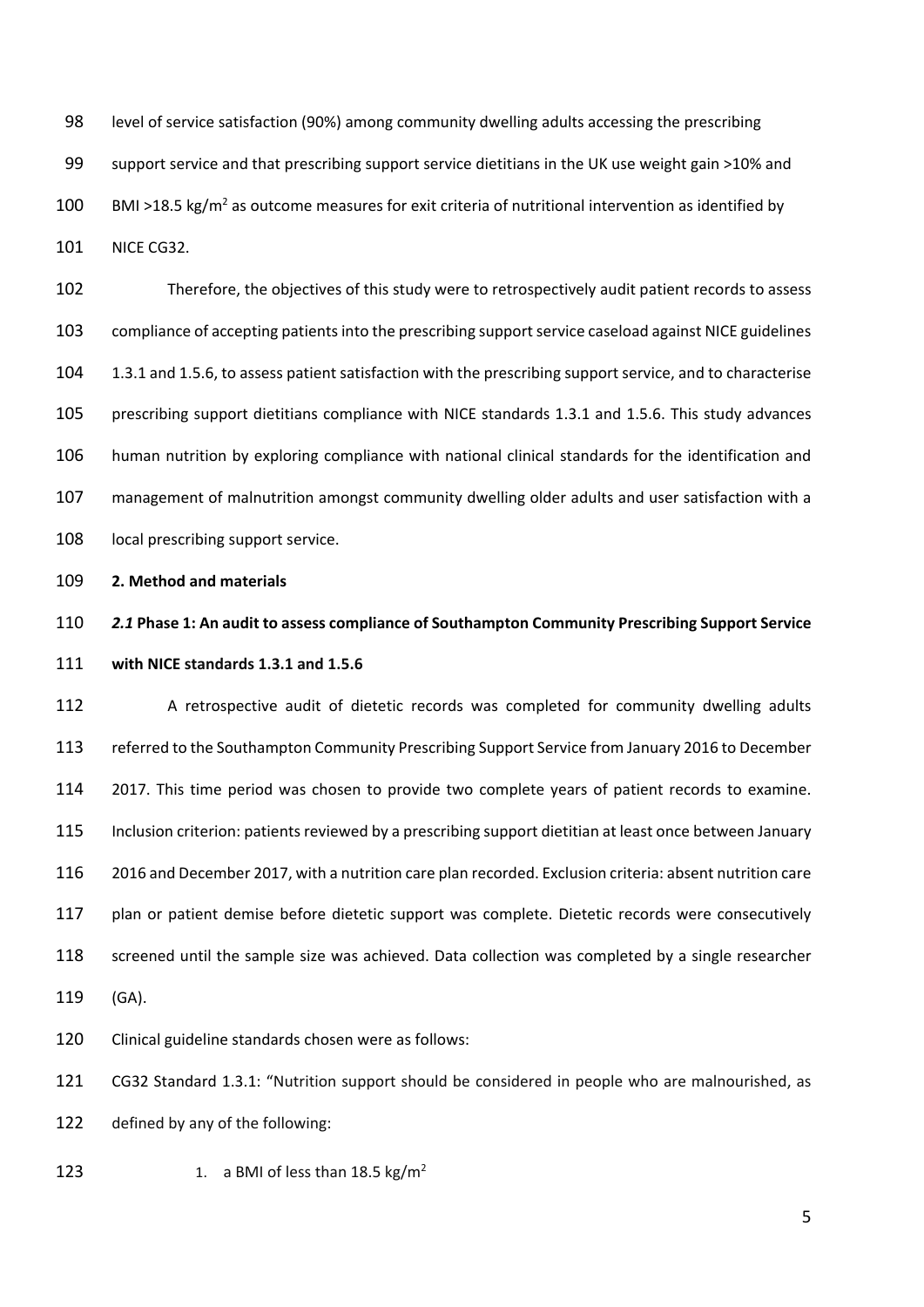2. unintentional weight loss greater than 10% within the last 3–6 months

125 **3.** a BMI of less than 20 kg/m<sup>2</sup> and unintentional weight loss greater than 5% within **the last 3–6 months''** 

 CG32 Standard 1.5.6: "People having oral nutrition support and/or enteral tube feeding in the community should be monitored by healthcare professionals with the relevant skills and training in nutritional monitoring. Individuals should be monitored every 3–6 months or more frequently if there is any change in their clinical condition. A limited number of observations and tests should be 131 performed [1]."

132 • Audit standards for 1.3.1: All adults (100%) referred to the prescribing support service for

133 nutrition support have been identified as malnourished using the entry cut-offs identified.

134 • Audit standard 1.5.6: All adults (100%) within the prescribing support service caseload have a dietetic review at least every 6 months.

 Other clinical data collected as part of the audit included information on diagnosis, *a priori* medical conditions classified into three main groups: *general* e.g. chronic fatigue syndrome, hyperthyroidism, irritable bowel syndrome, ovarian cancer, prostate cancer, chronic kidney disease; *cognitive* e.g. dementia, Alzheimer's, Parkinson's, severe depression; *respiratory* e.g. chronic 140 obstructive pulmonary disease, emphysema, bronchiectasis, heart failure. Data collection included source of referral, type of ONS prescribed on referral to and on discharge from the service, nutrition goals that were set, multivitamin requested, energy and protein requirements calculated, and side effects experiences as a result of taking ONS (Figure 1).

 A power calculation was used to determine a suitable sample size for the audit. This was based 145 on the current case load of 150 patients, with an expected standard compliance of 95% per standard 146 using 90% confidence intervals with a margin of error of  $\pm$  5% of 50 patients per standard, it was estimated a total of 100 patient records would be required to test the hypothesis that prescribing 148 support dietitians are compliant with the NICE standards relating to identifying and managing community dwelling adults with malnutrition.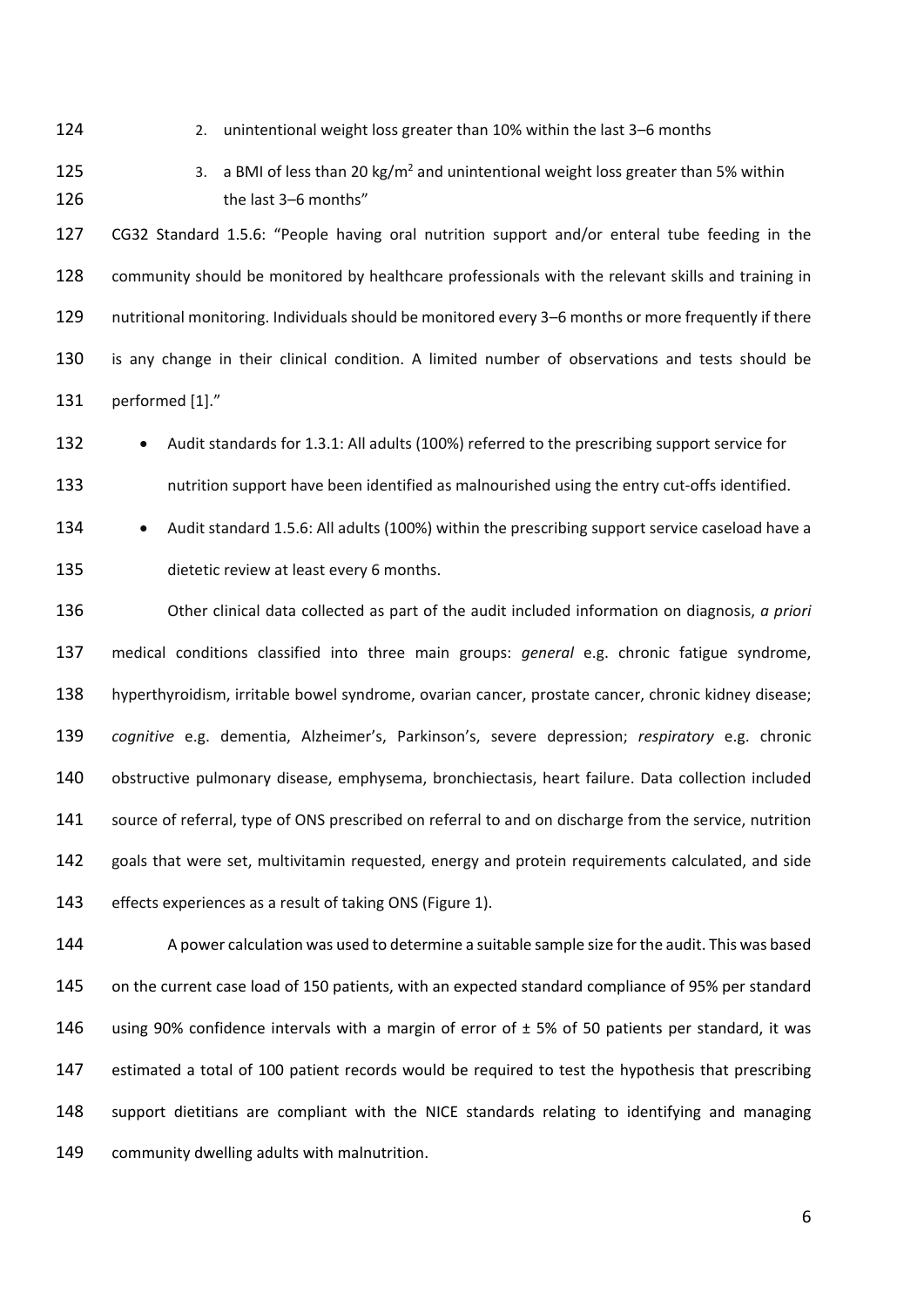#### *2.2 Phase 2: Exploring patient satisfaction with the local dietitian prescribing support services*

151 An anonymous questionnaire was developed by two of the authors (GA, LVM). It was distributed and tested during a routine home visit with five prescribing support patients with a view to obtaining feedback on the design and content of the questionnaire, after which iterative changes were made accordingly (Figure 1).

 Using the current caseload (n=150), patient records were reviewed consecutively by a single researcher (GA), and those patients identified as having sufficient capacity to complete the questionnaire independently were sent the anonymous questionnaire to complete. The finalised anonymous questionnaire was distributed via the postal service to 52 patients along with a participant information sheet and a stamped addressed return envelope. An *a priori* standard of 90% patient satisfaction was set based on levels reported by other groups [9]. The questionnaire included 29 161 questions relating to the Southampton prescribing support service. Respondents were asked about the process of arranging a home visit, what was discussed during the home visit, contact with the dietitian outside of the arranged home visits, and experience of taking prescribed ONS. Participants also had the opportunity to give feedback using open‐ended text boxes as well as providing multiple responses to the same question. No patient identifiable information was collected and the respondents remained anonymous.

#### *2.3 Phase 3: Exploring compliance to national standards by dietitians in the UK*

168 An anonymous online-survey was developed by two of the authors (GA, LVM) and sent to all members of the Older People's Group of the British Dietetic Association (n = 235). The survey was distributed via a proprietary online platform hosted by the University of Southampton (iSurvey: https://www.isurvey.soton.ac.uk/). Responses were downloaded in a CSV excel file (Figure 1). The survey consisted of 22 questions considering current practice within community prescribing support. Practice related questions included calculation of energy and protein requirements, nutrition assessment including criterion used for identifying malnutrition, nutrition support approaches including; food first and ONS, types of food related goals set, details of written information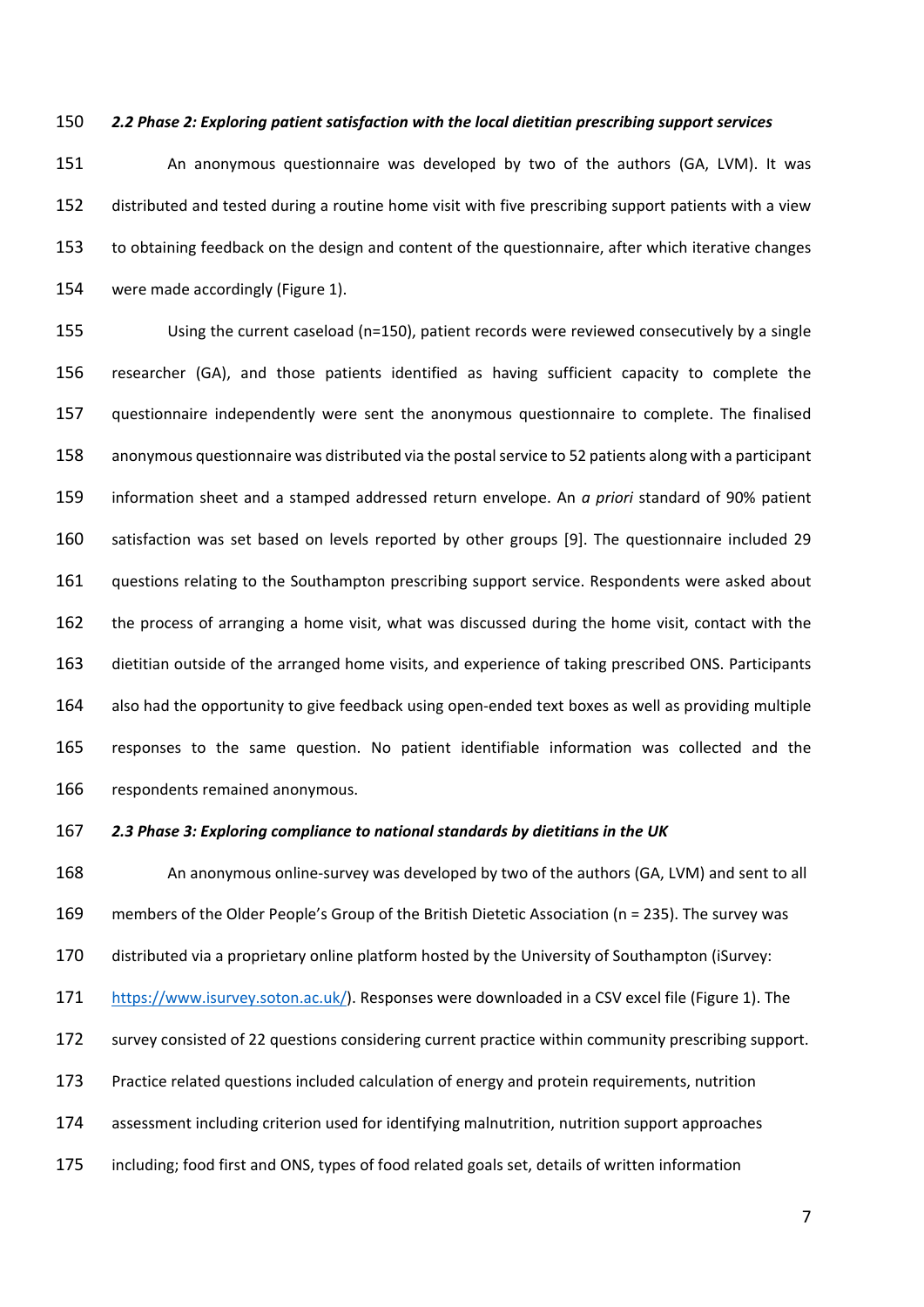provided, number of reviews completed per patient, ONS and factors that affect compliance.

177 Participants were given the opportunity to provide additional comments using open-ended text

boxes. Participants were able to give multiple responses to the same question.

 The research was approved by the Cardiff Metropolitan University Ethics Committee. No ethical approval was required for the audit from University Hospital Southampton as it was a clinical audit (Number 5651).

*2.4 Statistical analyses* 

183 The results of the audit were analysed using Graph-Pad Prism 7 (San Diego, CA). Descriptive statistics was generated for all reported measures. Survey data were summarised as counts (yes = 1) and percentages. Free text comments were analysed using an established content analysis approach 186 [10]. Initial codes from the comments were created, followed by sub-categories and overarching themes/categories. For the audit, continuous variables were described using mean and standard 188 deviation or median and inter-quartile range depending on data distribution. Parametric and non- parametric tests were used as appropriate. Statistical significance was established as p value <0.05. **3. Results**  *3.1 Southampton Prescribing Support compliance with NICE Standards 1.3.1 and 1.5.6*  Of the 107 patient records consecutively screened, 100 met the inclusion criteria and 7 were excluded; 4 of these did not have a care plan in place and 3 patients died during the treatment

194 period (figure 1). Included patients were aged 77.3 ± 14.5 years and were classified as having general

(n=22), cognitive (n=46) or respiratory (n=32) conditions. Of these patients, only 19% of referrals had

a MUST score completed, but 84% of patients referred by a General Practitioner (GP) had

197 unintentional weight loss.

 Nutrition support was provided in a variety of ways. ONS drinks were prescribed in addition to another intervention for 95% of patients (n=95). ONS drinks were prescribed for 53 patients; 34 were advised to have snacks throughout the day (18 of these in addition to ONS), 9 were advised to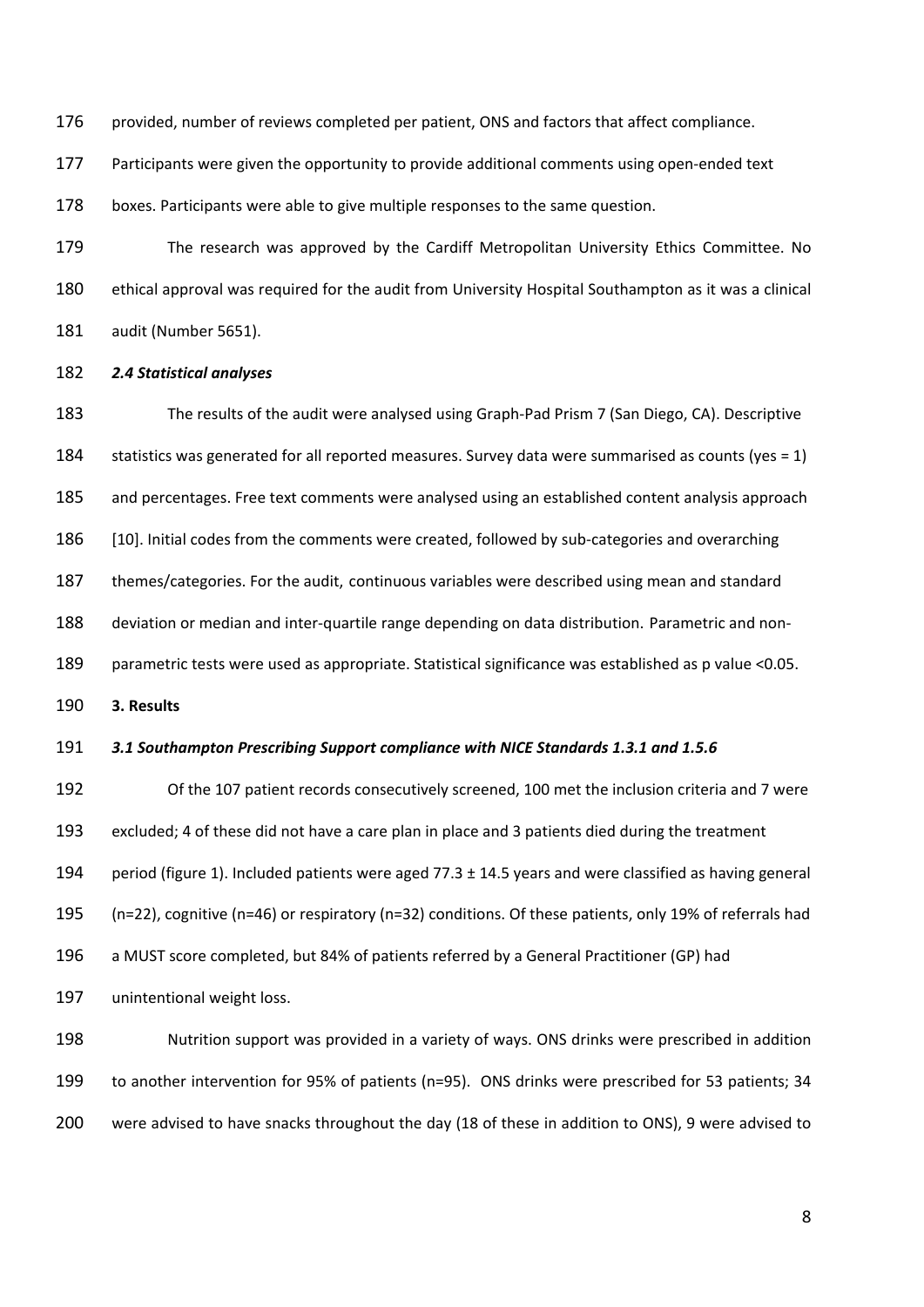201 have regular meals (4 of these in addition to ONS) and 37 were advised to have snacks and hot milky 202 drinks (20 of these in addition to ONS).

 Follow up to determine on‐going requirement for ONS was left with the patient's GP. The GPs 204 in the local area do not have an explicit exit criterion for stopping ONS prescriptions. Dietitian reported patient compliance with the prescribed ONS was approximately 70%; this was reported by the dietitian referencing good levels of compliance within their patient record following a diet history. 207 Community dwelling adult patients within Southampton City had an average of 4  $\pm$  2 reviews by a prescribing support dietitian, over a total period of 5.3 ± 4.5 months. 

209 There was no statistically significant difference in weight or BMI change from referral (entry) 210 to discharge (exit) following ONS or other nutrition support (Table 1).

211 Compliance with audit Standard 1.3.1: All adults referred to the prescribing support service 212 for nutrition support should be identified as malnourished using the entry cut-offs identified. Eighty 213 four percent of patients referred to the service had a reported unintentional weight loss, but it was 214 not recorded whether this was >10% or in the last 3 – 6 months. The percentage of patients on the 215 caseload that achieved the malnutrition cut offs according to CG standard 1.3.1 by prescribing support 216 dietitians was 46%, of which 37% of patients had a BMI of  $\leq$  18.5 kg/m<sup>2</sup>. Nine percent of patients had 217 a BMI of <20 kg/m<sup>2</sup> and unintentional weight loss reported but it was not reported whether this weight 218 loss was greater than 5%

219 Compliance with audit standard 1.5.6: All adults within the prescribing support service 220 caseload have a dietetic review at least every 6 months. Only 82% of patients were provided with a 221 follow up appointment.

222 Compliance with either standard was not achieved.

223 *3.2 Patient satisfaction questionnaire* 

224 Fifty-two patient satisfaction surveys were distributed to patients with a response rate of 28% 225 (n=15). Eighty six percent (n=13) of respondents felt satisfied with the dietetic support available to 226 them and  $73\%$  (n=11) were aware of how to contact the dietitian for additional support. Sixty six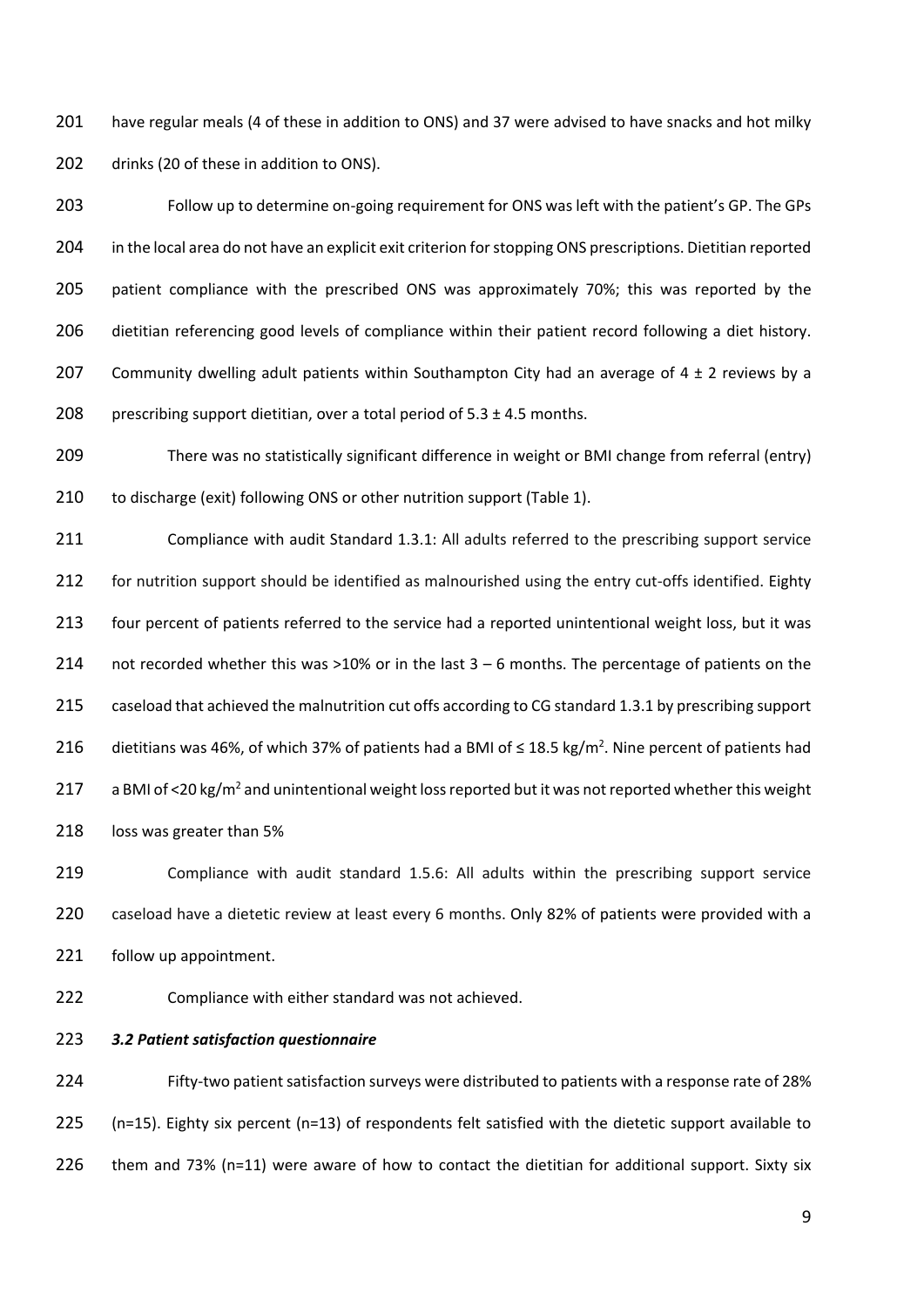percent (n=9) reported that weight related goals were set during a home visit, but only 40% (n=6) felt 228 these goals would be easy to meet. Sixty six percent (n=9) reported that the written information given to them was easy to understand. When dietary information given at home visits was examined, 46% of patients (n=7) reported being advised about various food fortification techniques. Patients consuming ONS reported feeling healthier (26%) and feeling energised (23%), with side effects including constipation (15%), diarrhoea (8%), bloating (6%), nausea (6%) and feeling full (6%). Some patients reported that they would have preferred a smaller volume drink (26%) and that a different flavour may have improved compliance (20%). Free text comments from the survey were captured from four sections including; overall comments about the service, ease of making an appointment, meeting nutrition goals and areas for improvement (Table 2). From the patient survey the overall satisfaction rate (86%) fell short of the standard set (90%).

#### *3.3 Dietetic practice survey*

 Out of the 235 dietitians within the British Dietetic Association group, 40% (n=93) opened the 240 survey and it was completed by 25% (n=58). Twenty nine percent of these (n=17) had <5 years' experience and 47% (n=27) had >10 years' experience. Thirty one percent (n=18) were prescribing support dietitians. The criteria used to monitor success of nutrition support by dietitians were weight (96%; n=56) and BMI (94%; n=55) (Table 3). Entry criteria using anthropometry in standard 1.3.1 for 244 the commencement of nutrition support in individuals who are malnourished was not assessed, however, 100% of the respondents provided nutrition support to patients at risk of malnutrition in the form of food fortification advice, with hot milky drinks as the most common recommendation 247 (Table 4). If this did not result in weight gain, ONS was considered. Ninety four percent (n=55) of respondents reported reviewing patients within 4 weeks to 6 months, therefore, not complying with standard 1.5.6 (all patients should be reviewed by 6 months). Dietitians reportedly did not use >10% 250 weight gain and BMI >  $18.5\text{kg/m}^2$  as the exit criteria of nutritional intervention as identified by NICE CG 32.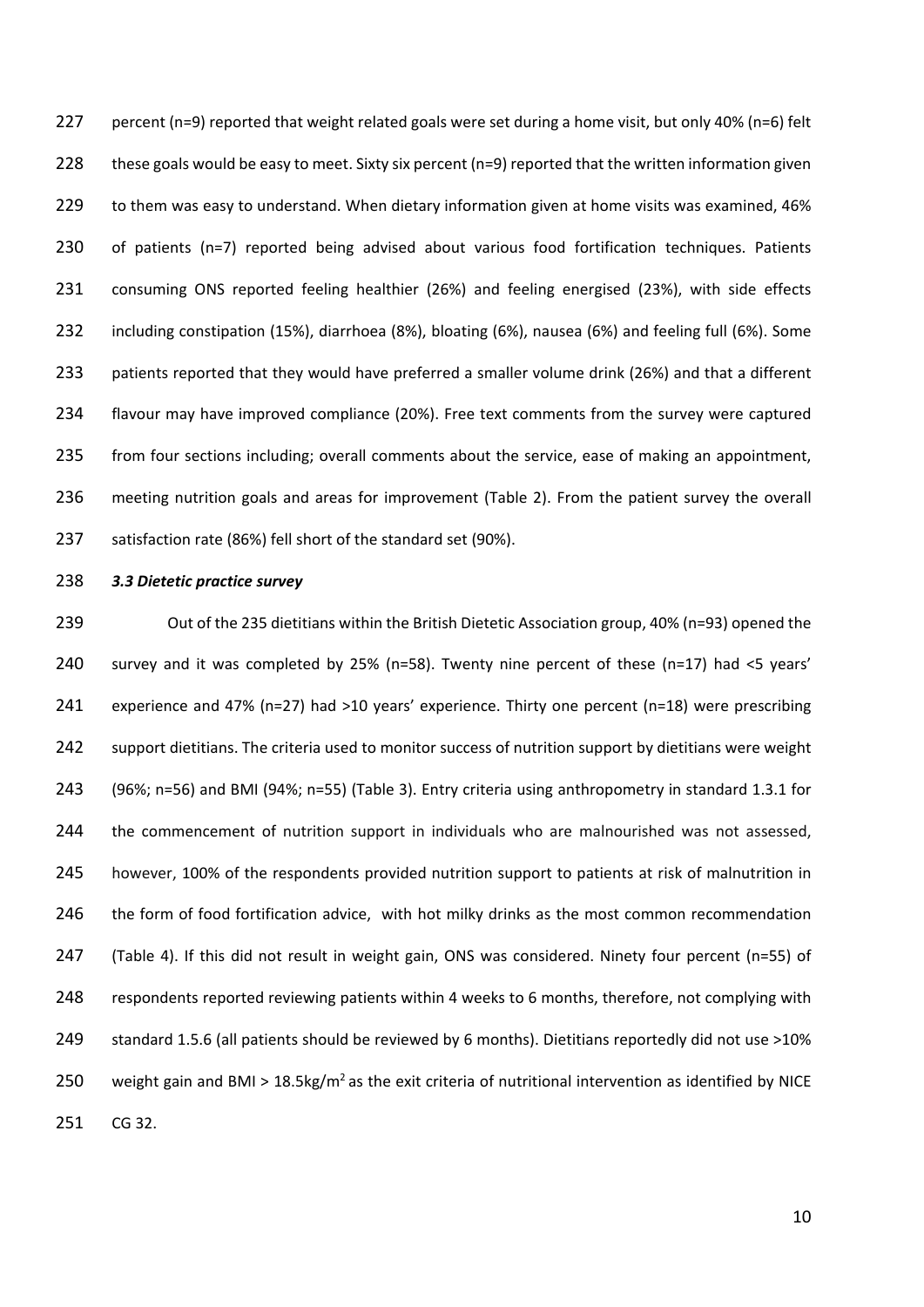Data extraction for the qualitative comments in the dietitian survey regarding "exit criteria" for nutrition support was completed using an established thematic analysis approach. Initial codes were created and categorized into themes which were then reviewed [11] [12]. Once the codes and broader themes had been created, framework analysis was undertaken in order to identify over‐ arching themes relating to exit criteria for nutrition support of malnourished community dwelling 257 adults. Four over-arching themes were identified including; i) nutrition supplements (ONS)/food; ii) variation in nutrition practice; iii) nutrition support of no benefit; iv) outcomes used for entry and exit criteria for nutrition support (Table 5a, 5b).

**4. Discussion** 

 Treating malnutrition in older adults may improve their health and quality of life and reduce healthcare costs [13, 14]. Within the UK, it is estimated that up to 14% of community dwelling older adults may be at risk of malnutrition [15]. Malnutrition is estimated to cost the NHS across the UK £30.7 billion per year [5]. ONS are often used to manage malnutrition and have been shown to improve weight gain in a care home setting [2]. The cost saving associated with using ONS within an acute hospital setting in the UK is approximately £746 per patient [7]. A 2015 report by the British 267 Association for Enteral and Parenteral Nutrition (BAPEN) showed potential cost savings of £119,000- £432,000 per 100,000 people [14]. It is essential to ensure ONS is prescribed to those who will benefit 269 most. In addition, it is important to ensure there are appropriately timed nutrition reviews by a qualified health care professional (e.g. a dietitian) to evaluate individual progress, as well as timely 271 exit from nutrition support once nutrition goals have been achieved [1]. NICE guidance for the 272 management of nutrition support for adults (oral nutrition support, enteral tube feeding and 273 parenteral nutrition) provides standards for best practice with regards to the identification and management of adults with malnutrition. Four aspects of nutrition care are identified in NICE CG32: i) screening for risk of malnutrition, ii) treatment, iii) documentation of results and nutrition support 276 goals, iv) self-management of artificial nutrition support including exit criteria of nutritional 277 intervention [1.]. In this current study, we have examined aspects relating to NICE CG32, including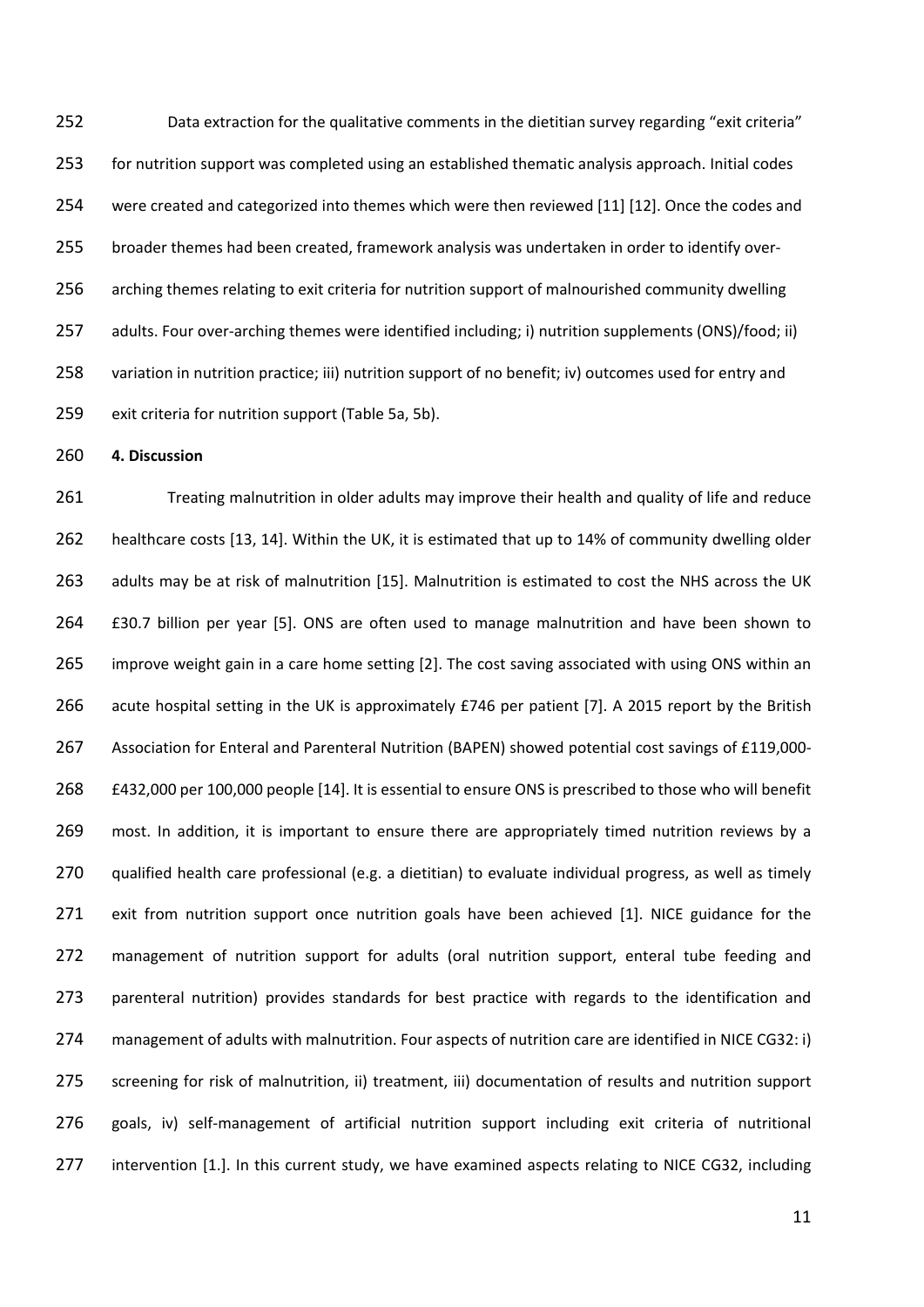278 nutrition screening and compliance with exit criteria of nutritional intervention by a community prescribing support service. In addition, we have considered patient satisfaction with a local service and finally we have conducted a survey of national practice with the management of malnutrition by 281 dietitians of community dwelling older adults.

 In this study only 19% of patients referred to the Community Prescribing support service by 283 a GP had a MUST score completed, similar to levels reported in a cross-sectional audit of GP Surgeries within the Wessex region of the UK [16]. As part of Regulation 14, the Care Quality Commission, UK states within their guidance that "Providers must include people's nutrition and hydration needs when they make an initial assessment of their care, treatment and support needs 287 and in the ongoing review of these", and within our local Clinical Commissioning Groups all adults should be screened for nutrition risk on admission to hospital. However, in a community setting, 289 adherence to this varies, and there is a paucity of evidence relating to the implementation of nutrition screening tools such as MUST within primary care settings [17]. Despite this, the use of simplified screening tools by GPs may help to identify patients at risk of malnutrition [18], ensuring 292 timely nutrition support to prevent a further decline in nutritional status [19]. In order to address these issues, the Wessex Academic Health Science Network (WAHSN) have developed the Older People's Essential Nutrition (OPEN) toolkit, which aims to provide undernutrition awareness training 295 [16], although further work is required to assess the specificity and sensitivity of tools within this population group [20].

 Within our cohort, 84% of older community dwelling adults were referred by a GP for unintentional weight loss. Despite only 46% meeting the criteria for nutrition support as outlined in the NICE guidance, they were accepted onto the Community Prescribing Support caseload, underlying the difficulties in assessing who may benefit most from nutrition support based on the current criteria around weight loss and BMI. It has been reported that malnutrition in older people is often underdiagnosed and poorly recognised by health care professionals [21] [22]. In recognition of this problem, the Global Leadership Initiative on Malnutrition (GLIM) aims to standardise the clinical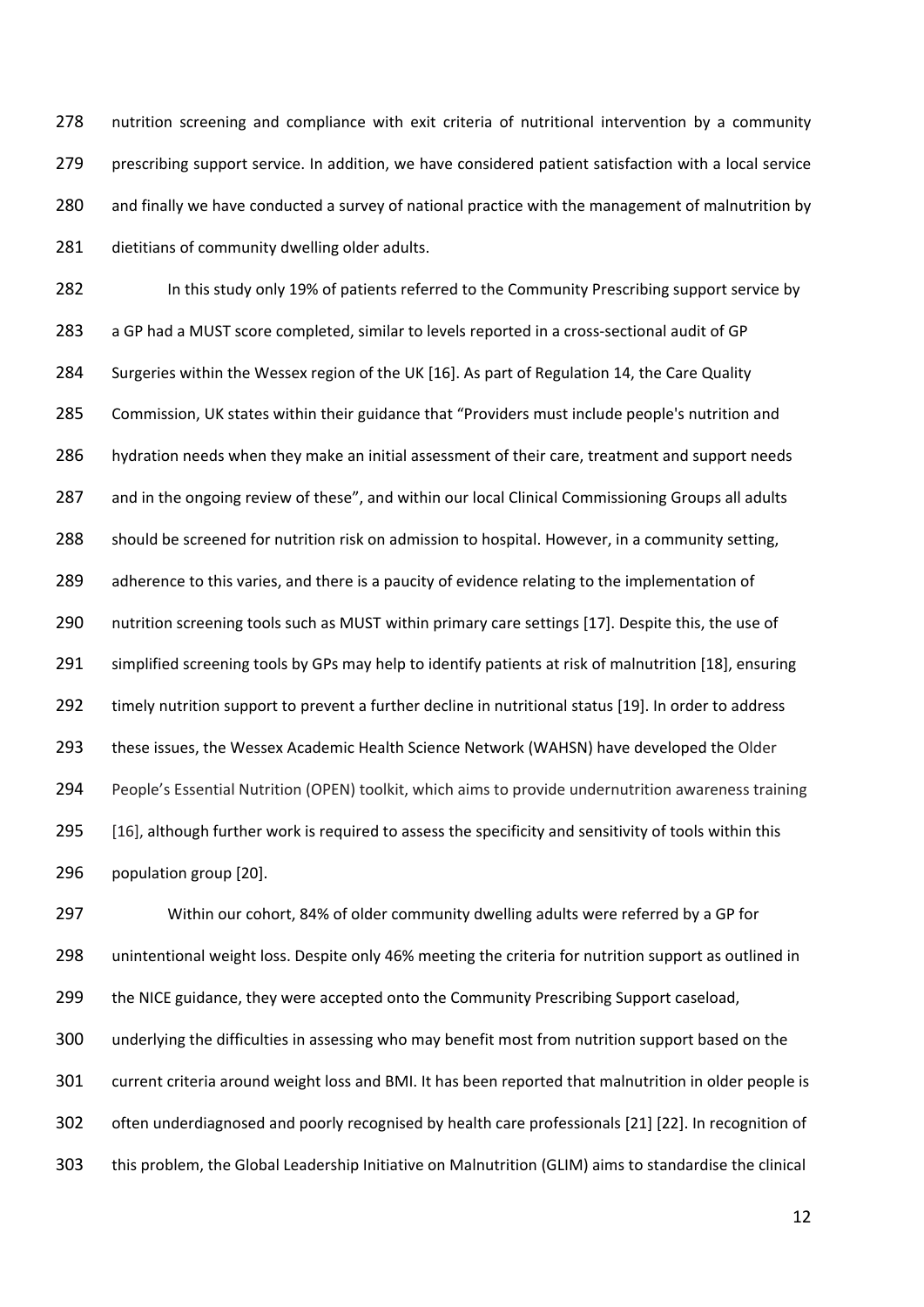practice of malnutrition diagnosis, recommending that in order to diagnose malnutrition at least one phenotypic criterion is present e.g. weight loss, reduced BMI and reduced muscle mass, as well as one aetiological criterion e.g. reduced food intake/assimilation and disease burden/inflammation [23]. Although the majority of patients referred to the community support service had a documented unintentional weight loss by a GP this was not quantified, suggesting poor understanding of malnutrition and anthropometrical measures required (e.g. weight and height) to be able to make a diagnosis [16]. Nutrition guidelines recommend that nutrition screening should be completed by health care professionals who have undergone appropriate training [1], but do not specify how, where or by whom this training will be provided. In order to improve nutrition awareness and competence for completing nutrition screening, health care organisations/professionals should consider the implementation of a quality assurance framework to support the use of anthropometry in all clinical care settings, including the adoption of 316 standardised operating procedures, competence training and cut-offs to be used to identify those adults at risk of malnutrition, as part of the routine screening process [24] [25]. Within the current referral process to the community prescribing service, weight, percentage weight loss in the last 3‐6 months and BMI are not included. A quality improvement 320 arising from this study will be to ensure anthropometry is recorded as part of the referral to allow community prescribing support dietitians to accurately identify those patients with malnutrition or nutrition risk. For those patients not meeting the criteria for nutrition support it would allow the signposting to information with regards to food fortification or other services, ensuring health care resources are more appropriately utilised. An important barrier to screening for nutrition risk by health care professionals is the time taken to use screening tools, including the measurement of weight and height to calculate BMI. Some of this burden could be overcome by providing patients with the opportunity to complete parts of the screening tool independently, although some patients may be reluctant to disclose poor dietary habits or recent weight loss [26]. In the future, studies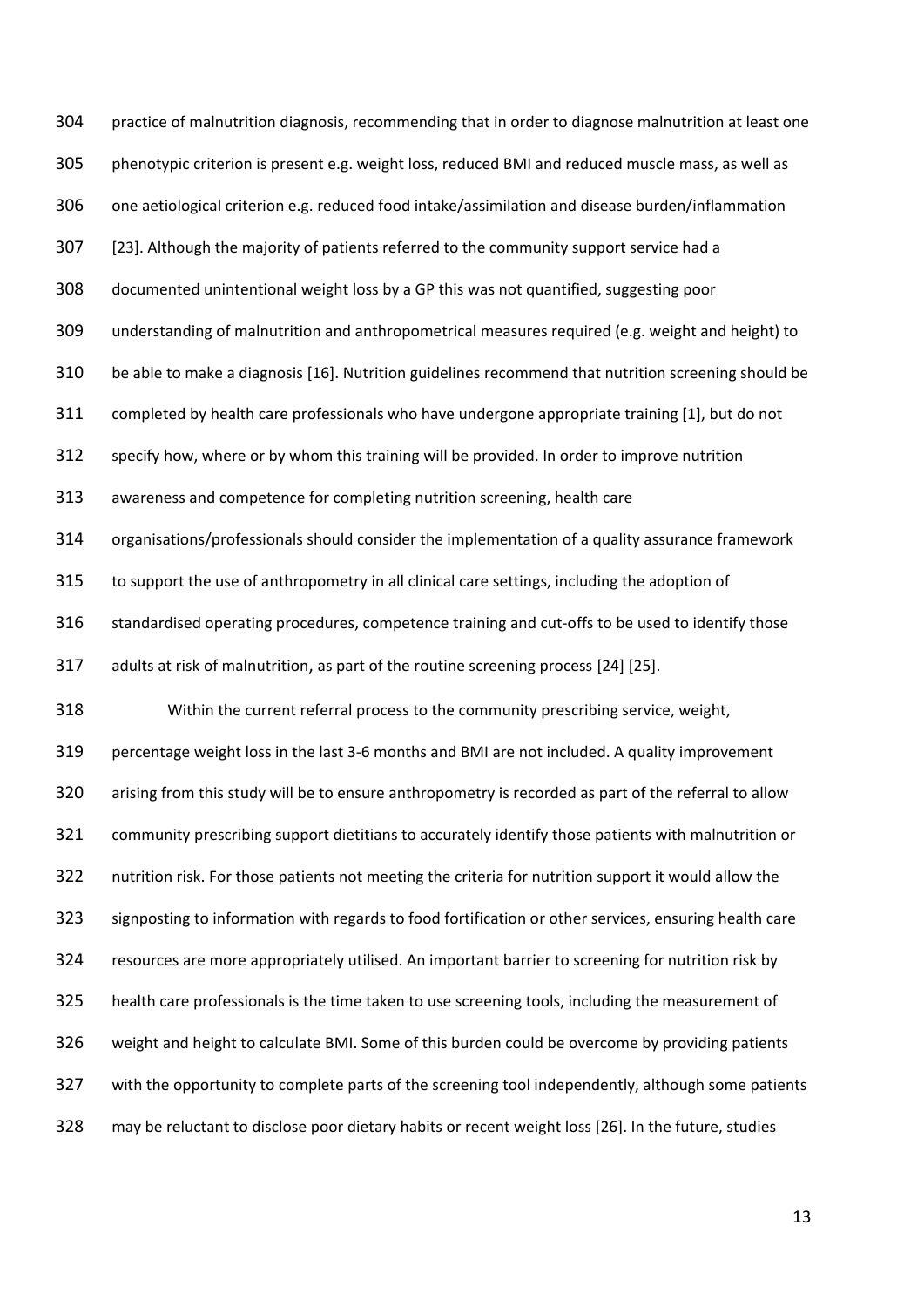which are adequately powered and address issues relating to barriers and facilitators to nutrition screening are required [25, 27].

 The second guideline (1.5.6) used as the benchmark of dietetic input in this work considered 332 monitoring frequency of community patients; this guideline states that stable patients should be 333 monitored every 3-6 months. Eighty two percent of patients were provided with a follow up appointment. Nutritional intervention should be monitored on a regular basis [28]. Despite the ubiquitous use of ONS amongst community dwelling adults, there is a paucity of data with regards to optimal dosing, duration and impact on usual dietary intake. A study considering ONS supplementation (2 x 235 ml drinks per day) for a duration of 16 weeks amongst elderly adults did not show improved weight gain or muscle indexes but did show significantly improved cognitive function and fewer days in bed [29]. However, evidence for the efficacy of ONS as the most effective means of managing malnutrition in community dwelling adults remains inconsistent, and optimal duration of treatment requires further investigation [27, 30].

342 In this cohort of malnourished community dwelling older adults, the use of ONS did not 343 improve weight gain or BMI during the audit period suggesting either poor compliance with consuming the ONS or an unintended impact of the ONS leading to food displacement e.g. reduced dietary intake from food., In this study, ONS and food fortification advice were recommended 346 together, and it may be that ONS resulted in food displacement as dietitians reported a good compliance with ONS consumption (70%). However, it could also be there is a mismatch between dietetic perception of compliance and actual compliance. A study carried out by Lad *et al.* [31] examining patient compliance of consuming ONS in a hospital setting and in the community found that only 43% of the patients consumed over 80% of the prescribed ONS in the community, supporting the theory of a mismatch of dietetic perception and actual compliance, which has been demonstrated in other patient cohorts [32]. If compliance could be identified more accurately, appropriate prescriptions could be provided, thus reducing wastage. In contrast, a systematic review carried out by Hubbard *et al.* [31] showed compliance levels with ONS were 81% in the community, a finding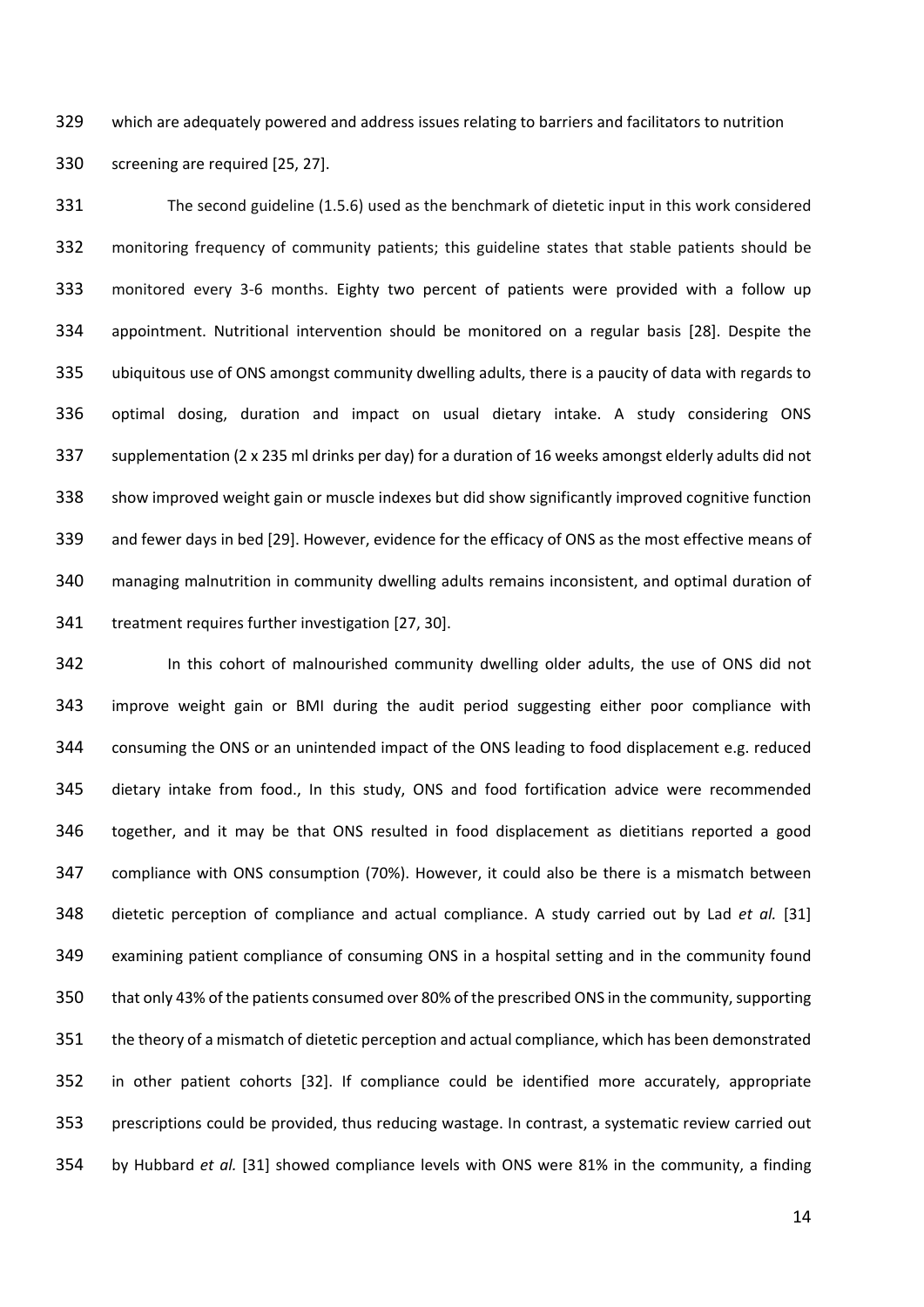further supported by Liljberg *et al.* who reported 93% compliance with ONS prescribed [33], consistent with the high level of perceived compliance reported in the current research.

 One unexpected finding around compliance was patients reporting feeling full; thus they will likely reduce the intake of usual foods [34, 35], which may explain why the use of ONS did not result in improved weight gain or BMI. Patient feedback from the satisfaction survey revealed a number of positive aspects of ONS such as making respondents feel healthier and energised, but the negative effects included feeling full, constipation, diarrhoea, bloating and nausea. Some patients reported that they would have preferred a smaller volume drink and that a different flavour may have improved compliance. The findings of the current study contrast with research showing that use of ONS for 12 weeks amongst older people living in a nursing home resulted in significant improvements in weight gain [2]. Gibbs *et al.* [16] examined dietetic practice across the UK in terms of chosen intervention, reporting that dietitians typically use a food first approach for care planning in the community, followed by the use of ONS if this approach does not result in weight gain, which was confirmed in the results from our national survey where 100% of respondents used a food first approach before trying ONS. This type of approach based around nutritional behaviour management has been shown to have a positive impact on the nutritional status of patients at high risk of malnutrition as a result of upper gastrointestinal cancer [17]. Dietary counselling using a food first approach has been shown to be an effective way of improving dietary adequacy and promoting weight gain in community dwelling elderly adults and is the current focus of a BAPEN campaign. Food displacement should be recognised as an unintended consequence of use of ONS and as dietary counselling has been shown to be as effective in the management of malnourished patients, it should be considered as first line.

 Sixty percent of patients who took part in the patient satisfaction questionnaire reported weight related goals being discussed during home visits; research has shown that if goals are updated regularly (e.g. every visit) behaviour change is more likely to occur [6]. It is possible that the patients who did not report receiving these goals had simply forgotten about them. Of those patients who reported discussing weight related goals, 20% reported feeling that the goals were not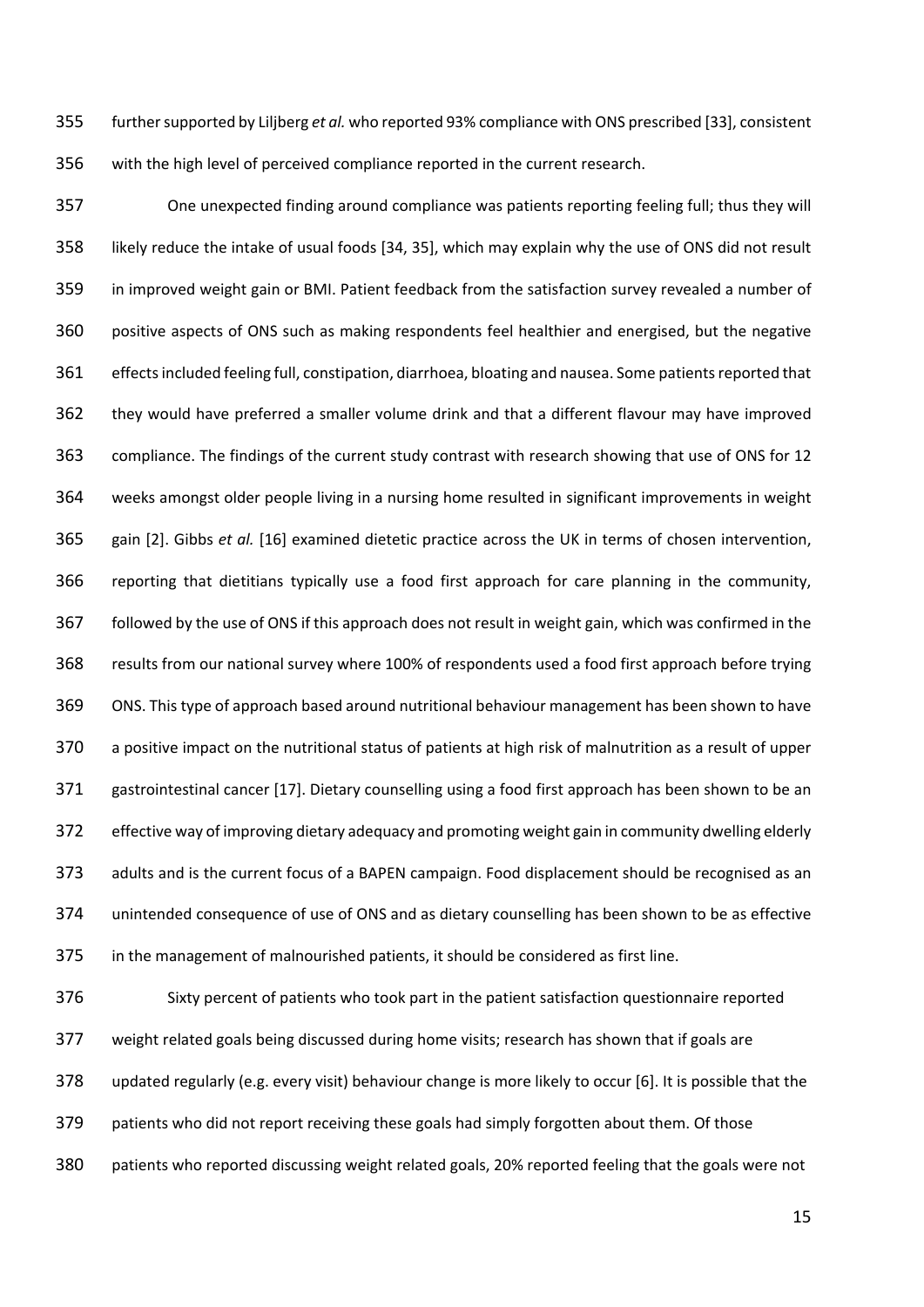achievable. Satisfaction with a service needs to be investigated further considering culture,

382 behaviour, and socio-demographics [1839], along with patients' health related quality of life.

However, the reported patient satisfaction with the community prescribing service of 86% is in line

with that reported elsewhere [9].

385 The response rate of the dietitian survey was comparable to other studies also examining dietetic practice across the UK [40]. Results of the dietitian survey indicated that, although weight gain and BMI are the primary outcome measures used by dietitians across the UK to monitor success of dietetic interventions, there were a number of dietitians relying on other measures of anthropometry to identify patients with malnutrition. The use of weight and BMI is recommended as a criterion for diagnosing malnutrition [23]. Although, compliance with measuring weight and height is often poor in a hospital setting with less than 50% of adults measured on admission [41], there is a paucity of information relating to these measures being completed in a GP setting [16]. In the national survey, 38% of dietitians used handgrip strength as an alternative outcome measure. Low handgrip strength has been shown to be associated with malnutrition [1542]. Handgrip strength has been used as a proxy measure for loss of muscle mass in elderly patients and low handgrip strength is associated with sarcopenia in this age group [43, 44]. Although it is an attractive alternative to using weight or BMI, specific standard operating procedures need to developed including the model of dynamometer to be 398 used and which age and gender related reference cut-offs should be used to diagnose malnutrition [44].

 Using a thematic analysis on the free text responses in the national survey, four over‐arching themes were identified including; i) nutrition supplements (ONS)/food; ii) variation in nutrition practice; iii) nutrition support of no benefit; iv) outcomes used for entry and exit criteria for nutrition support. From our own local audit and that arising from the national survey, it was clear there were considerable differences with regards to; i) nutrition support for malnutrition, with a food first approach employed by dietitians working nationally, but a combined food first/ ONS approach used locally, ii) variation inentry criteria to community prescribing support services and iii) exit criteria once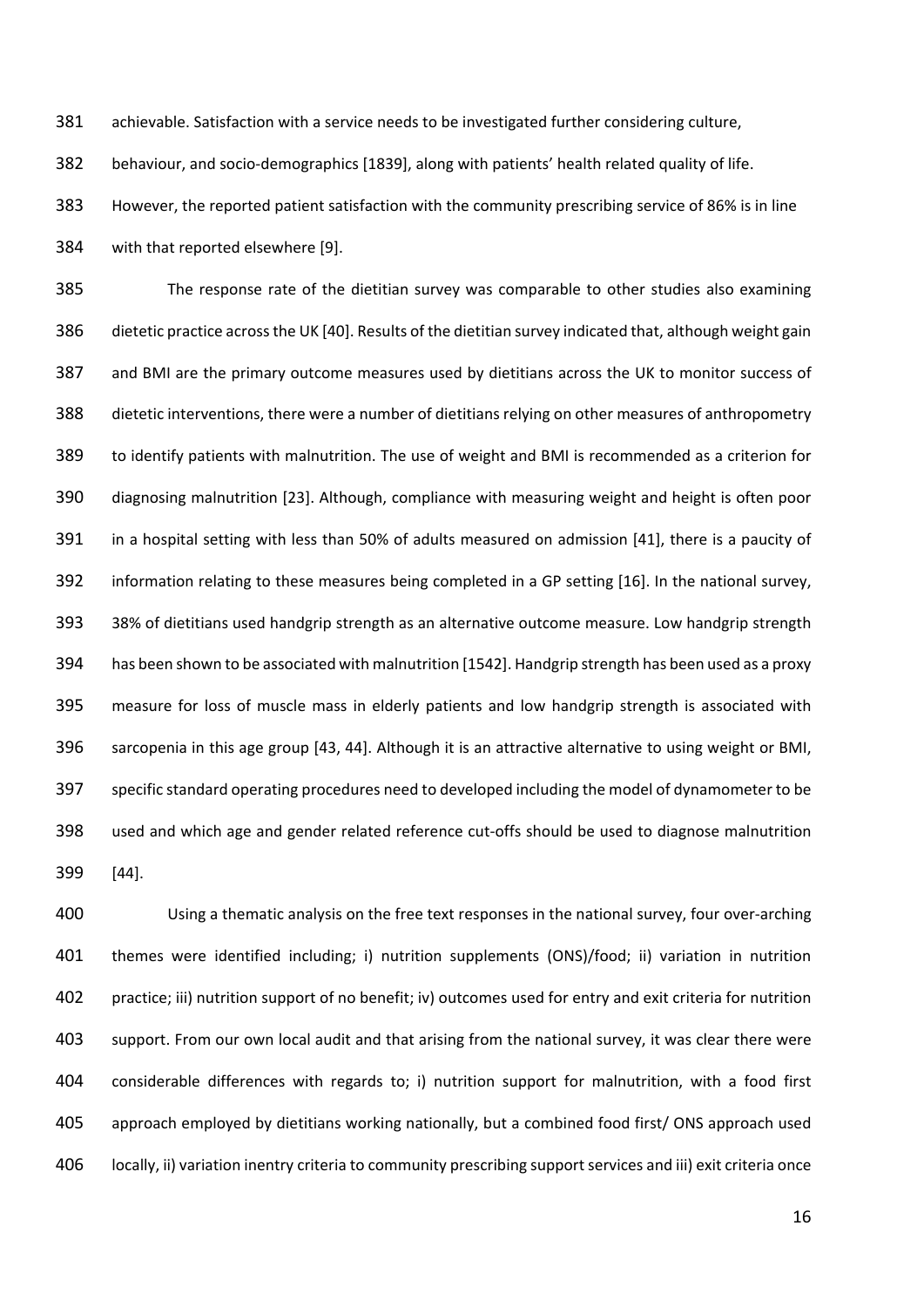nutrition goals have been achieved. Variation in dietetic practice is reported to occur in other spheres of nutrition support including intestinal failure [45], diabetes mellitus type 2 [46] and head and neck cancer [47]. To our knowledge there are no studies considering the impact of variation in nutritional 410 practice and outcomes related to the management of malnutrition in community dwelling adults. Further work is required to better understand the impact in terms of nutritional/clinical outcomes, as 412 well as those relating to patient's health-related quality of life and health economic outcomes, particularly as malnutrition as well as the use of ONS represent a significant cost burden to the NHS [19].

 There are a number of limitations to this study. Firstly, a large number of dietitians viewed but chose not to complete the survey. This may be explained by the survey dissemination method, whereby the survey link may have been shared with professionals who were not directly involved in the care of this patient group e.g. hospital based dietitians and not those working in the community. As such, the views and reported dietary management of adults with malnutrition may not be wholly 420 representative. Given the low response rate to the patient satisfaction survey, the distribution method may not have been ideal (e.g. self‐addressed stamped return envelope) as patients may not have been able to post the completed questionnaire. There are a number of factors which could be 423 included in future surveys to improve response rates including shorter questions, personally 424 addressed letters and providing a second copy of the survey [48, 49]. The small sample size of returned patient satisfaction questionnaires is likely to have impacted on the reliability of the obtained results, as the answers may not be representative of the opinions of the wider service population. More work is required locally to understand whether a quality improvement project considering the implementation of a nutrition pathway, such as the OPEN toolkit developed by WASHN, using a food first approach would improve nutritional and clinical outcomes. Further work 430 is required both locally and nationally as to how nutrition risk and assessment tools should be used including the development of standard operating procedures regarding anthropometric 432 measurement and cut-off values to be used including those relating to handgrip strength. The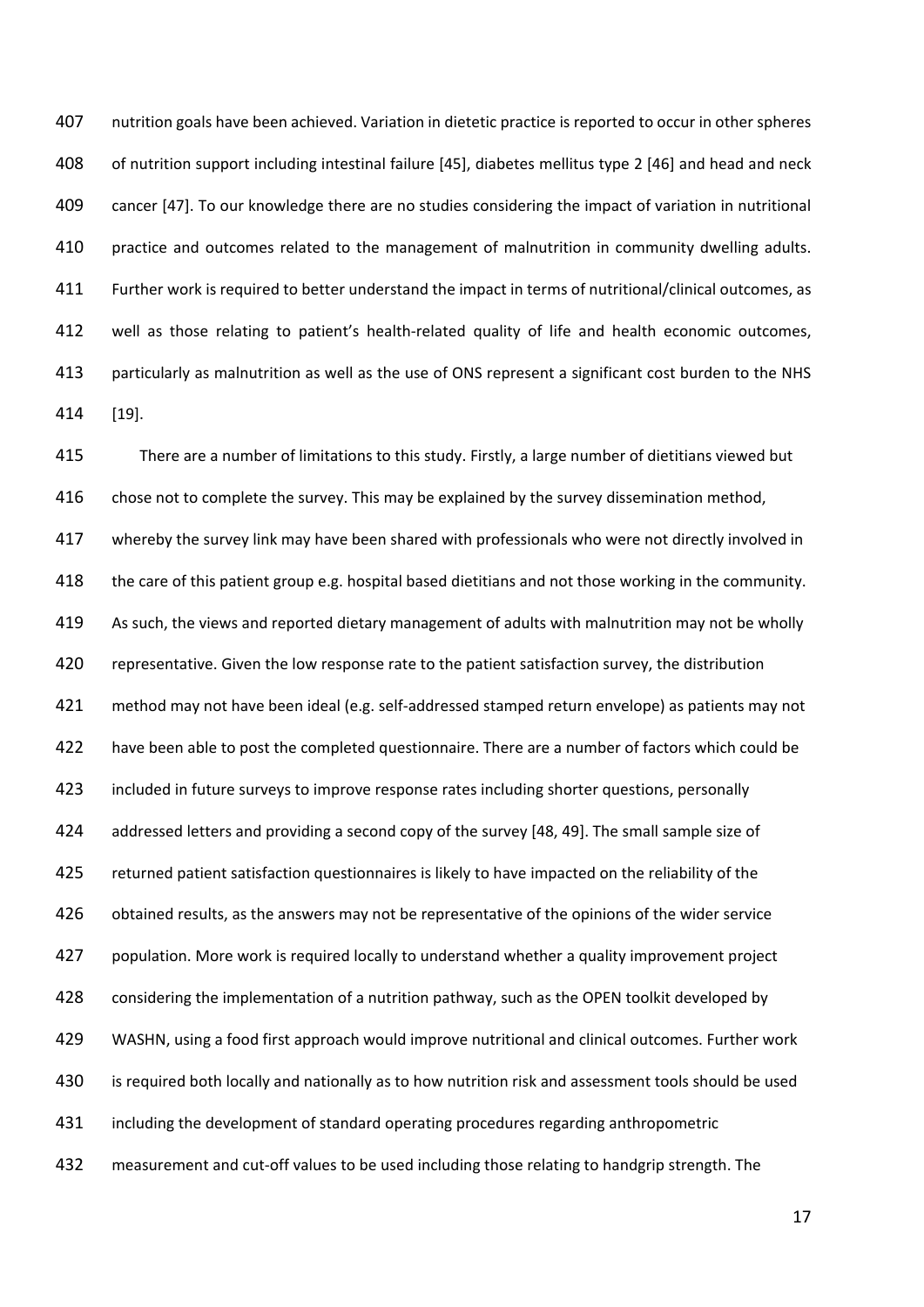433 impact of this work on patients is that it shows the mismatch between perceived compliance and 434 actual compliance; therefore, dietitians may be less likely to prescribe ONS if they feel it is not going to be taken as prescribed. The impact of ONS on food displacement was not assessed in this study 436 and further work is required within our local cohort to determine the impact of this on dietary adequacy, as a food first approach and dietary counselling may be as effective as using ONS (16). The dietitian survey has also shown that dietitians across the UK tend to follow similar practices with regards to ONS use, although there is considerable variation in exit criteria with regards to nutrition support.

 Further research is required across the world to examine whether a food first approach and dietary counselling would be more effective at managing malnutrition, particularly as ONS is expensive. Future work should consider aspects relating to compliance with nutrition risk screening and assessment, as well as the development of exit criteria signalling the end of nutrition support within a nutrition pathway [35].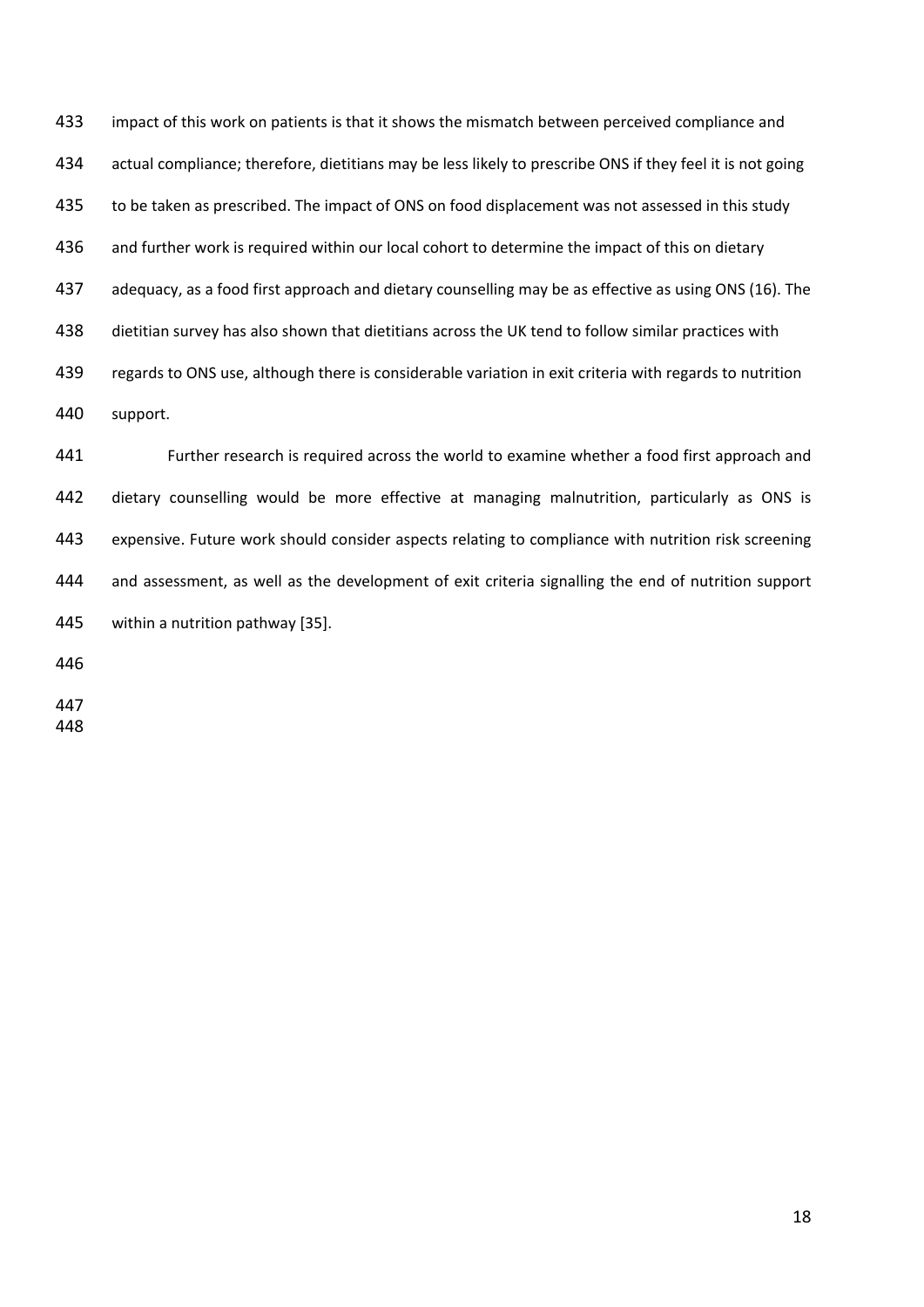#### **Acknowledgments:**

The authors thank all patients who helped in the development of the patient satisfaction survey and

those who completed it, as well as members of the British Dietetic Association Older Persons Group

for completing the survey.

**Funding** 

This work is part of independent research completed by GA as part of a Health Education Wessex

Clinical Academic Training Internship and from an Integrated Clinical Academic Clinical

- Lectureship awarded to Luise Marino ‐ ICA‐CL‐2016‐02‐001 ‐ joint‐funded by the National
- Institute for Health Research (NIHR) and Health Education England (HEE)**.** PCC is supported by
- the National Institute for Health Research through the NIHR Southampton Biomedical Research
- 459 Centre. The views expressed in this publication are those of the author(s) and not necessarily

those of the NHS, the NIHR, HEE or the Department of Health and Social Care.

- **Contributor's statement:** All authors have made substantial contributions to the following: GA, LVM and PCC designed the research; GA carried out the data collection; GA and LVM completed the data and statistical analyses and drafted the manuscript; all authors edited, read and approved the final manuscript.
- **Competing interests:**

 None of the authors has any conflict of interest to declare in relation to this quality improvement project.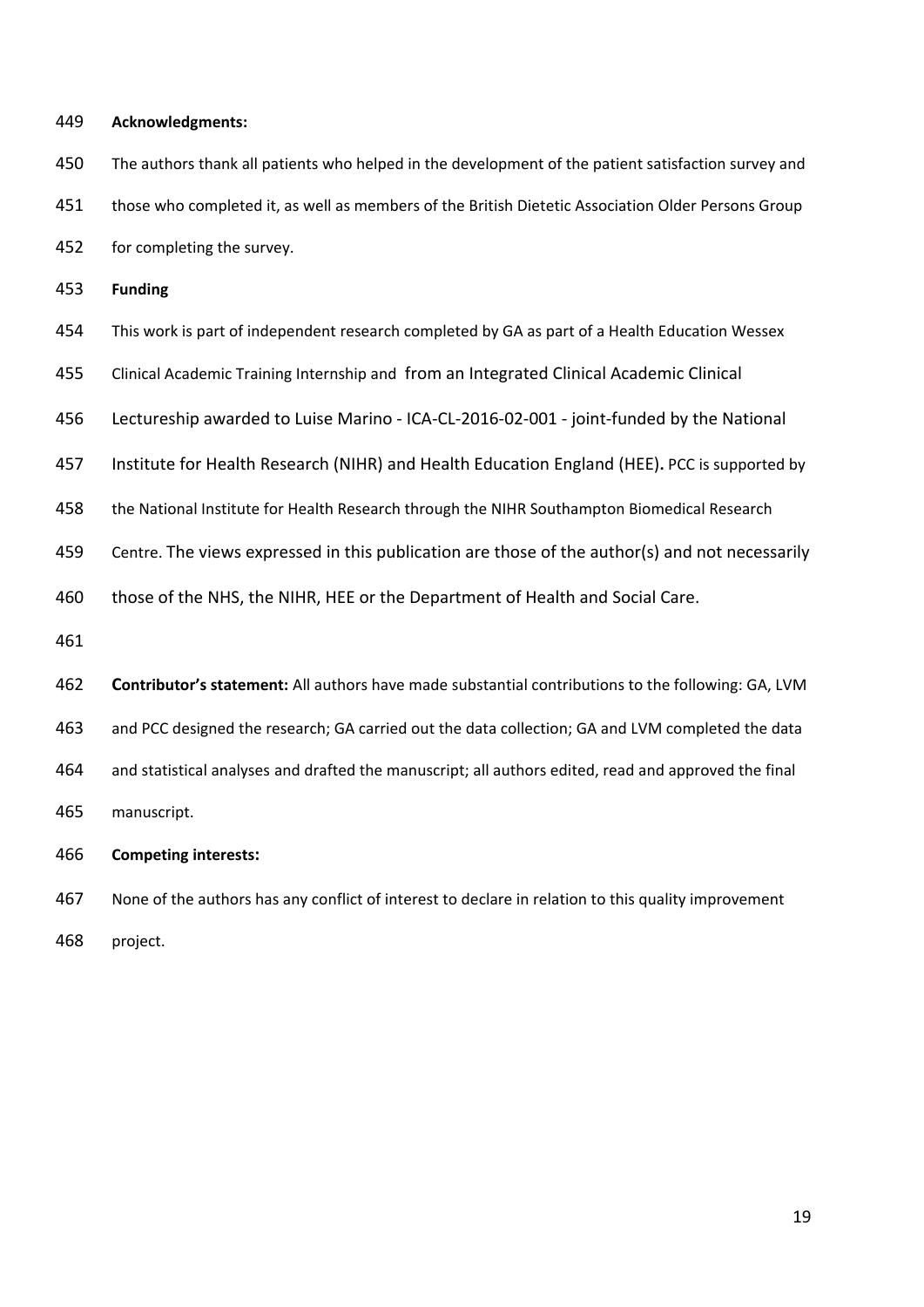#### **References**

- 1. NICE. Nutrition support for adults: oral nutrition support, enteral tube feeding and parenteral nutrition, https://www.nice.org.uk/guidance/cg32 [accessed 6 December 2017]
- 472 2. Parsons E, Stratton RJ, Cawood AL, Smith TR, Elia M. Oral nutritional supplements in a **randomised trial are more effective than dietary advice at improving quality of life in** malnourished care home residents. Clinical Nutrition 2016; 36: 134‐142.
- http://www.clinicalnutritionjournal.com/article/S0261‐5614(16)00003‐0/fulltext
- 3. Stratton RJ, Green CJ, Elia M. Disease related malnutrition: an evidence based approach to treatment. Oxford: CABI Publishing; 2003.
- 478 4. Malnutrition Task Force. A State of a Nation Older People and Malnutrition in the UK today,
- http://www.malnutritiontaskforce.org.uk/wp‐content/uploads/2017/10/AW‐5625‐Age‐UK‐
- MTF\_Report.pdf [accessed 4 January, 2018]
- **5.** BAPEN.org. An undeniable truth, The future cost of malnutrition- predictions for the next 25
- years, Wallace M, http://www.bapen.org.uk/images/pdfs/conference‐
- 483 presentations/2017/an-undeniable-truth-the-future-cost-of-malnutrition.pdf [accessed on 23 November, 2017]
- 6. Deutz NE, Matheson EM, Matarese LE, Luo M, Baggs GE, Nelson JL, Hegazi RA, Tappenden KA,
- Zielgler TR. Readmission and mortality in malnourished older hospitalised adults treated with
- specialised oral nutritional supplement: A randomised clinical trial. Clinical Nutrition 2016; 35:
- 18‐26. https://www.ncbi.nlm.nih.gov/pubmed/26797412
- 489 7. Elia M, Normand C, Norman K, Laviano A. A systematic review of the cost and cost effectiveness of using standard oral nutritional supplements in the hospital setting. Clinical Nutrition 2016; 35: 370‐380. https://doi.org/10.1016/j.clnu.2015.05.010
- 8. Marcenes W, Steele JG, Sheiham A, Wallsm AWG. The relationship between dental status, 493 food selection, nutrient intake, nutritional status and body mass index in older people.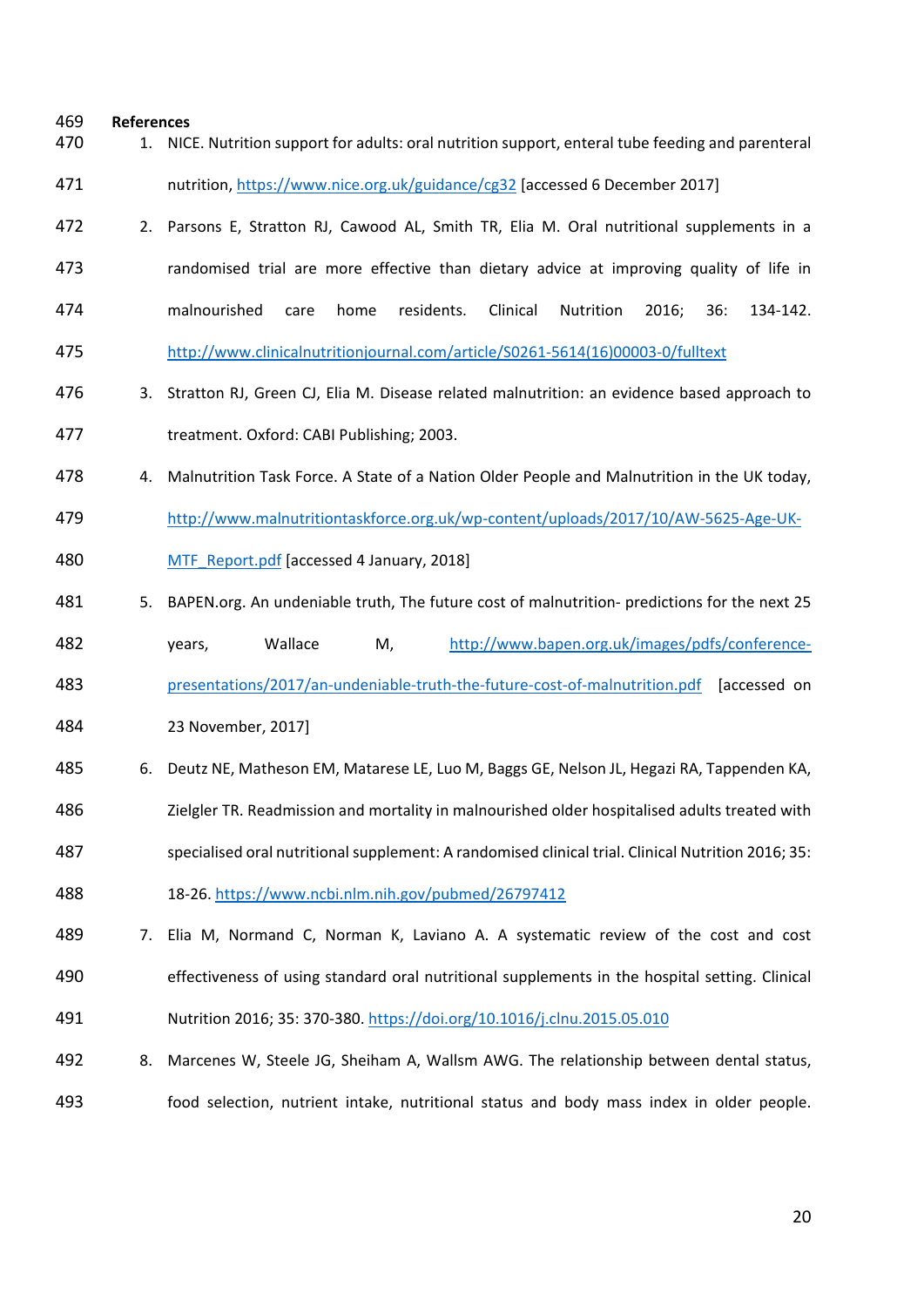- Cadernos de Saude Publica 2003; 19: 809‐816. https://doi.org/10.1590/S0102‐ 311X200300300013
- 9. Faruquie SS, Parker EK, Talbot P. Evaluation of patient quality of life and satisfaction with 497 home enteral feeding and oral nutrition support services: a cross-sectional study. Australian **health review: a publication of the Australian Hospital Association. 2016;40 :605-12.**
- https://www.ncbi.nlm.nih.gov/pubmed/26933948
- 500 10. Hsieh HF, Shannon SE. Three approaches to qualitative content analysis. (1049-7323 (Print)).
- 11. Srivastava A TS. Framework Analysis: a qualitative methodology for applied policy research.
- Journal of Administration and Governance 2009:7.
- https://www.semanticscholar.org/paper/Framework‐Analysis%3A‐A‐Qualitative‐
- Methodology‐for‐Srivastava‐Thomson/f45f59619556c57b693955f6b1d7adc1ba8d80b6
- 12. Braun V, Clarke V. Using thematic analysis in psychology. Qualitative Research in Psychology. 2006; 3: 77‐101. https://core.ac.uk/download/pdf/1347976.pdf
- 13. Donini LM, Savina C, Cannella C. Eating habits and appetite control in the elderly: the anorexia
- of aging. International psychogeriatrics. 2003; 15: 73‐87. https://www.ncbi.nlm.nih.gov/pubmed/12834202
- 14. British Association For Parenteral and Enteral Nutrition. The cost of malnutrition in England and potential cost savings from nutritional interventions (short version), 512 https://www.bapen.org.uk/pdfs/economic-report-short.pdf; 2015 [accessed 12/8/2019].
- 15. Laur CV, McNicholl T, Valaitis R, Keller HH. Malnutrition or frailty? Overlap and evidence gaps
- in the diagnosis and treatment of frailty and malnutrition. Applied physiology, nutrition, and
- metabolism = Physiologie appliquee, nutrition et metabolisme. 2017; 42: 449‐58.
- https://tspace.library.utoronto.ca/bitstream/1807/76274/1/apnm‐2016‐0652.pdf
- 517 16. Murphy J, Mayor A, Forde E. Identifying and treating older patients with malnutrition in primary care: the MUST screening tool. The British journal of general practice : the journal of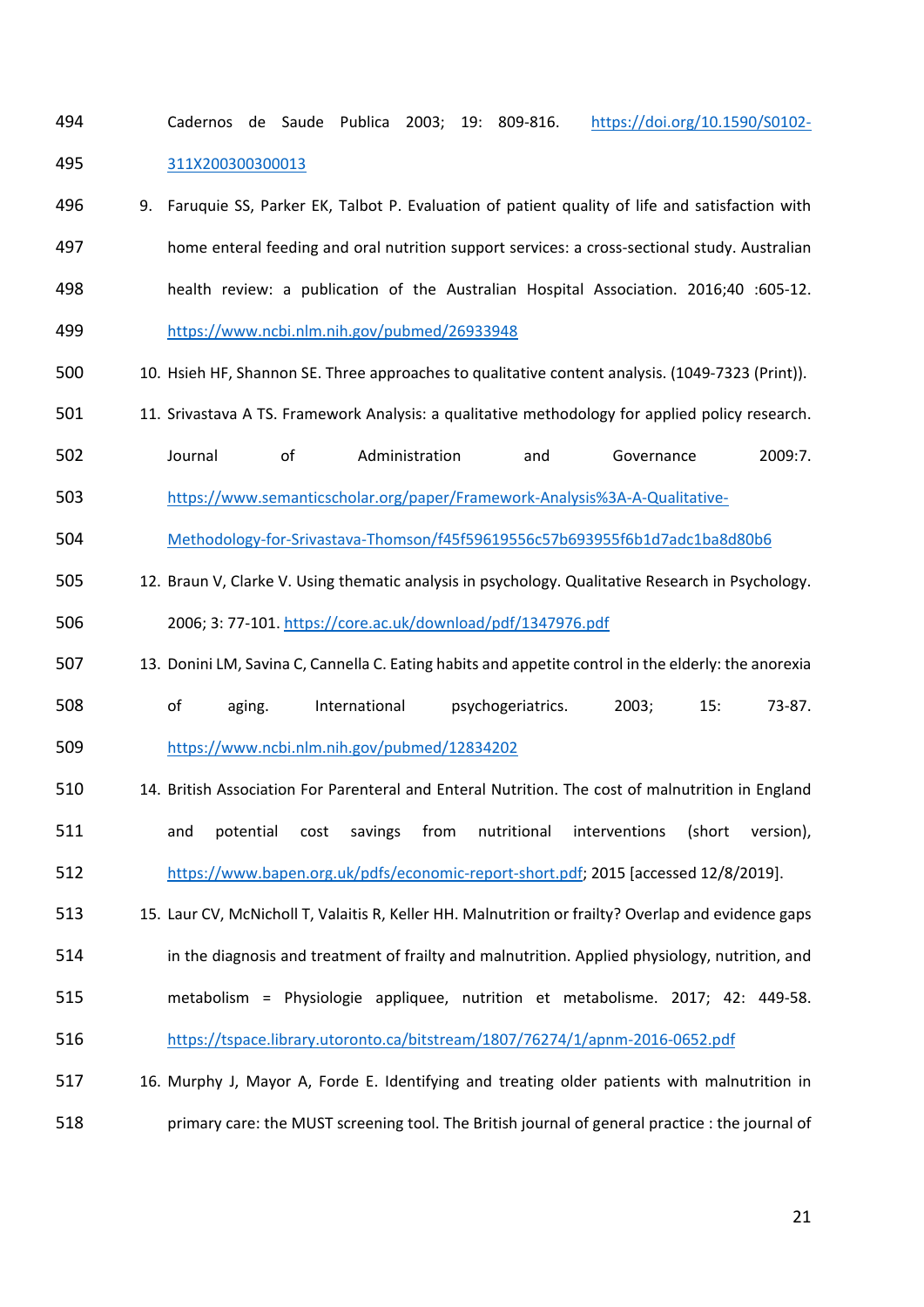- the Royal College of General Practitioners. 2018; 68: 344‐5. https://www.ncbi.nlm.nih.gov/pmc/articles/PMC6014405/
- 17. Elia M. The 'MUST' report: nutritional screening of adults: a multidisciplinary approach. https://www.bapen.org.uk/pdfs/must/must‐report.pdf; 2003 [accessed 23/09/2019]
- 18. Elia M, Russell CA. Combating malnutrition: recommendations for action. A report from the
- advisory group on malnutrition. Redditch: British Association for Parenteral and Enteral
- 525 Nutrition. https://www.bapen.org.uk/pdfs/reports/advisory\_group\_report.pdf; 2009.
- [accessed 23/09/2019]
- 19. Phillips MB, Foley AL, Barnard R, Isenring EA, Miller MD. Nutritional screening in community‐
- dwelling older adults: a systematic literature review. Asia Pacific journal of clinical nutrition.

2010; 19: 440‐9. https://www.ncbi.nlm.nih.gov/pubmed/20805090

- 20. Power L, Mullally D, Gibney ER, Clarke M, Visser M, Volkert D, Bardon L, de van der Schueren MAE, Corish CA. A review of the validity of malnutrition screening tools used in older adults in 532 community and healthcare settings - A MaNuEL study. Clinical nutrition ESPEN. 2018; 24: 1-
- 13. https://www.ncbi.nlm.nih.gov/pubmed/29576345
- 21. Elia M, Zellipour L, Stratton RJ. To screen or not to screen for adult malnutrition? Clinical nutrition (Edinburgh, Scotland). 2005; 24: 867‐84. https://www.ncbi.nlm.nih.gov/pubmed/15893857
- 22. Volkert D, Saeglitz C, Gueldenzoph H, Sieber CC, Stehle P. Undiagnosed malnutrition and nutrition‐related problems in geriatric patients. The journal of nutrition, health & aging. 2010;
- 14: 387‐92. https://www.ncbi.nlm.nih.gov/pubmed/20424807
- 23. Cederholm T, Jensen GL, Correia M, Gonzalez MC, Fukushima R, Higashiguchi T, Baptista G,
- Barr=azzoni R, Blaauw R, Coats A, Crivelli A, Evans DC, Gramlich L, Fuchs‐Tarlovsky V, Keller H,
- Llido L, Malone A, Mogensen KM, Morley JE, Muscaritoli M, Nyulasi I, Pirlich M, Pisprasert V,
- de van der Schueren MAE, Siltharm S, Singer P, Tappenden K, Velasco N, Waitzberg D,
- Yamwong P, Yu J, Van Gossum A, Compher C. GLIM criteria for the diagnosis of malnutrition ‐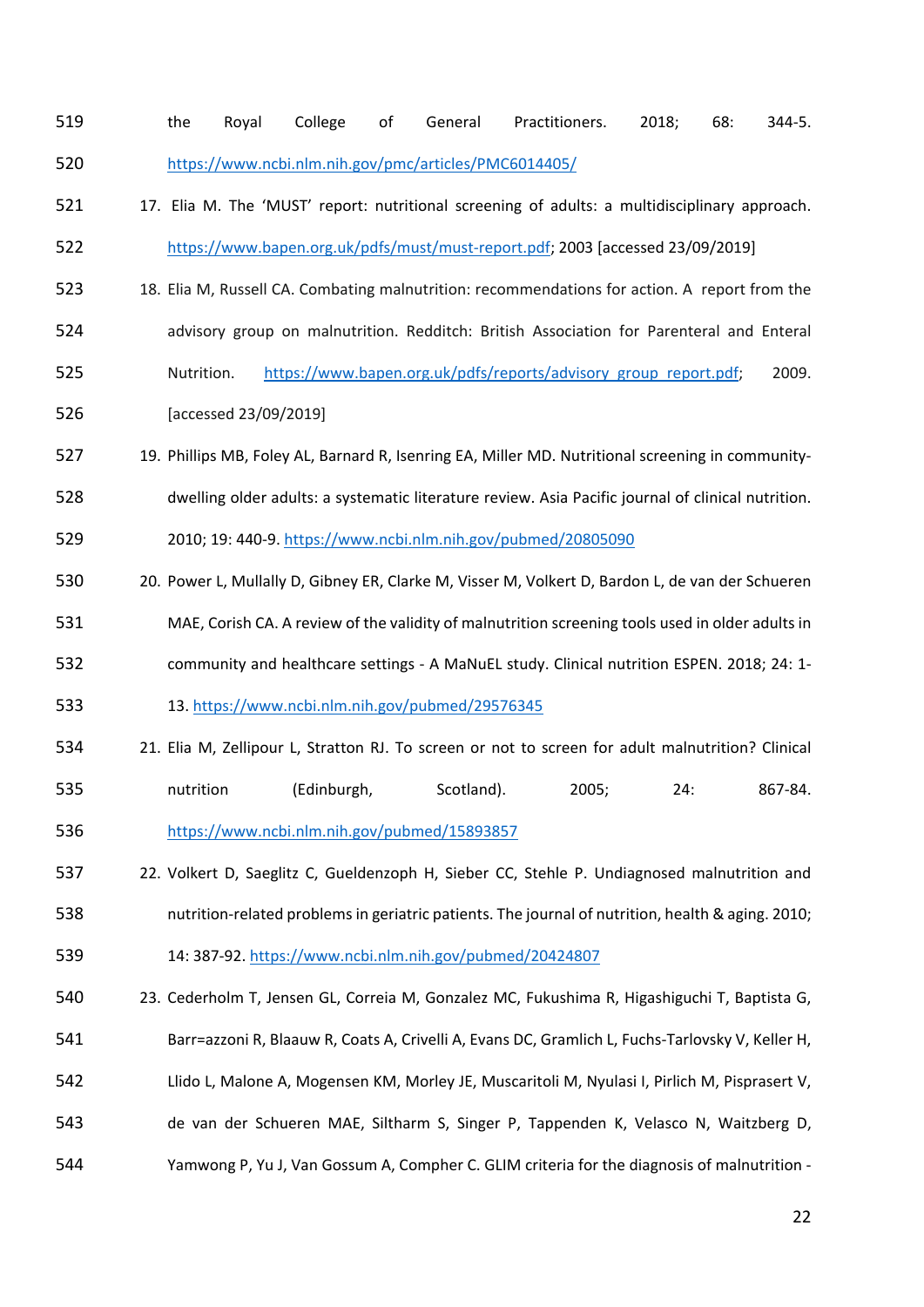- A consensus report from the global clinical nutrition community. Journal of cachexia, sarcopenia and muscle. 2019; 10: 207‐17. https://www.ncbi.nlm.nih.gov/pubmed/30181091
- 547 24. Wootton S, Durkin K, Jackson A. Quality control issues related to assessment of body composition. Food and nutrition bulletin. 2014;35(2 Suppl):S79‐85. https://www.ncbi.nlm.nih.gov/pubmed/25069298
- 25. Harris PS, Payne L. Barriers and facilitators to screening and treating malnutrition in older 551 adults living in the community: a mixed-methods synthesis. 2019; 20: 100. https://www.ncbi.nlm.nih.gov/pubmed/31307402
- 26. Harris PS, Payne L, Morrison L, Green SM, Ghio D, Hallett C, Parsons EL, Aveyard P, Roberts HC, Sutcliffe M, Robinson S, Slodkowska‐Barabasz J, Little PS, Stroud MA, Yardley L. Barriers and facilitators to screening and treating malnutrition in older adults living in the community: A mixed methods synthesis. BMC family practice. 2019; 20: 100. https://doi.org/10.1186/s12875‐019‐0983‐y
- 27. Baldwin C, Weekes CE. Dietary counselling with or without oral nutritional supplements in the management of malnourished patients: a systematic review and meta‐analysis of randomised
- controlled trials. Journal of human nutrition and dietetics : the official journal of the British
- Dietetic Association. 2012; 25: 411‐26. https://www.ncbi.nlm.nih.gov/pubmed/22672102
- 28. Flanagan D, Fisher T, Murray M, Visvanathan R, Charlton K, Thesing C, Quigley G, Walther K. 563 Managing undernutrition in the elderly. Australian Family Physician 2012; 41: 695-699. https://www.racgp.org.au/afp/2012/september/managing‐undernutrition‐in‐the‐elderly/
- 565 29. Payette H, Boutier V, Coulombe C, Gray-Donald K. Benefits of nutritional supplementation in free‐living, frail, undernourished elderly people: a prospective randomized community trial. Journal of the American Dietetic Association. 2002; 102: 1088‐95. https://www.ncbi.nlm.nih.gov/pubmed/12171453
- 30. de van der Schueren MA, Wijnhoven HA, Kruizenga HM, Visser M. A critical appraisal of nutritional intervention studies in malnourished, community dwelling older persons. Clinical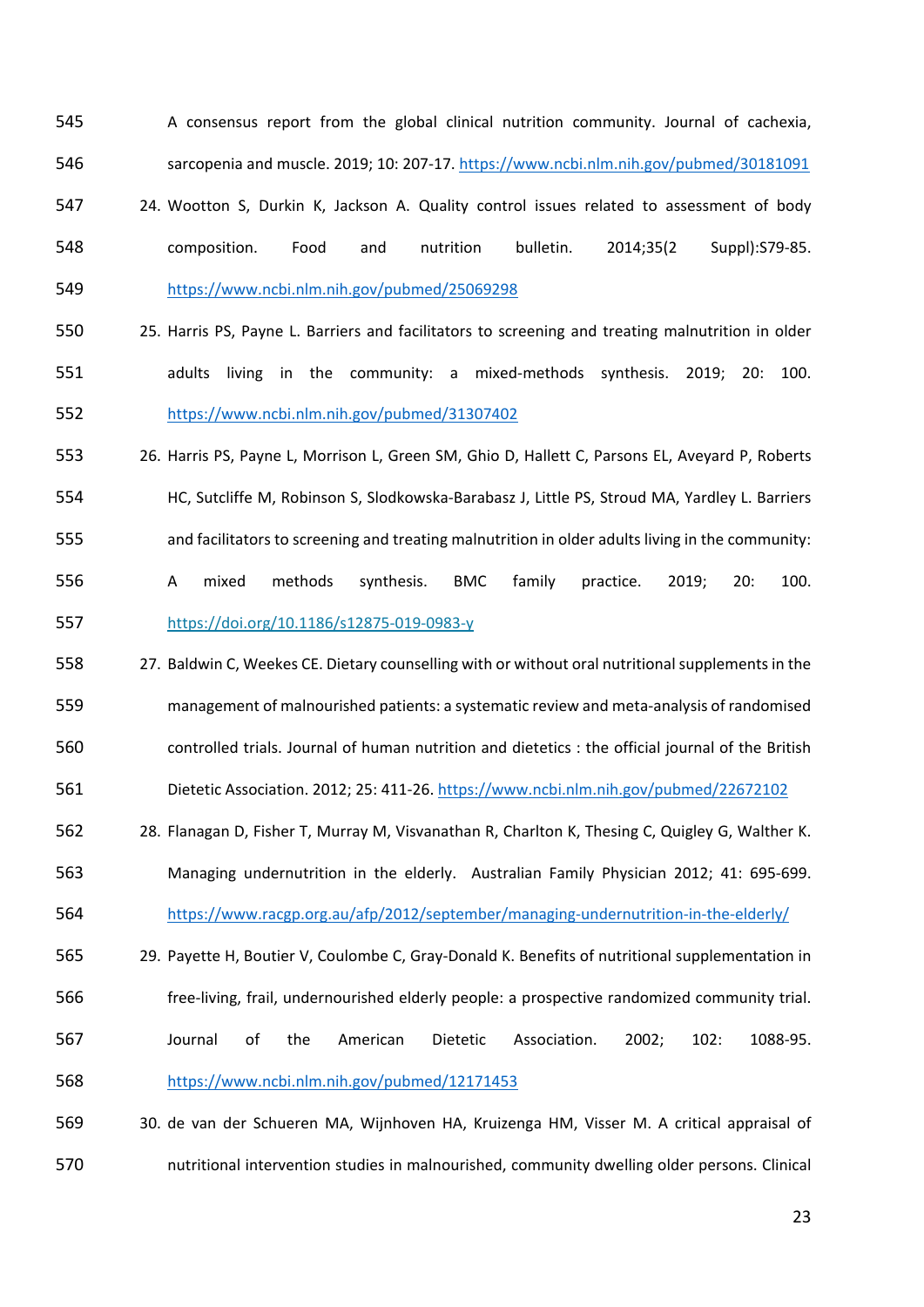nutrition (Edinburgh, Scotland). 2016; 35: 1008‐14. https://www.ncbi.nlm.nih.gov/pubmed/26774525

- 31. Lad H, Gott M, Gariballa S. Elderly patient's compliance and elderly patients and health care 574 professional 's, views, and attitudes towards prescribed sip-feed supplements. Journal of Nutrition, Health and Ageing 2005; 9: 310‐314. https://www.ncbi.nlm.nih.gov/pubmed/16222396
- 577 32. Gavin J, Marino LV. Patient, parent and professional perception of the use of maintenance enteral nutrition in Paediatric Crohn's Disease. 2018; 107: 2199‐206.
- 33. Liljeberg E, Andersson A, Blom Malmberg K, Nydahl M. High Adherence to Oral Nutrition 580 Supplements Prescribed by Dietitians: A Cross-Sectional Study on Hospital Outpatients.
- Nutrition in clinical practice : official publication of the American Society for Parenteral and
- Enteral Nutrition. 2019; 0: 1‐12. https://onlinelibrary.wiley.com/doi/full/10.1002/ncp.10243
- 34. Gibbs M, Drey N, Baldwin, C. Oral nutritional support interventions for patients who are malnourished or at risk of malnutrition: a survey of clinical practice amongst UK dietitians. Journal of Human Nutrition and Dietetics. 2018, 32: 108‐118.
- https://www.ncbi.nlm.nih.gov/pubmed/30264530
- 35. Van Rijssen NM, Rojer AGM, Trappenburg MC, Reijnierse EM, Meskers CGM, Maier AB, van der Schueren MAEWhat role for oral nutritional supplements in primary care? Drug and
- 589 therapeutics bulletin. 2018; 56: 90-3. https://www.ncbi.nlm.nih.gov/pubmed/30135064
- 36. Hogan SE, Soloman MJ, Carey SK. Exploring reasons behind patient compliance with nutrition 591 supplements before pelvic exenteration surgery. Support Care Cancer 2019, 27: 1853-1860. https://www.ncbi.nlm.nih.gov/pubmed/30187221
- 37. Hanna L, Huggins CE, Furness K, Silvers MA, Savva J, Fawley H, Croagh D, Cashin P, Low L, Bauer J, Truby H, Haines T. Effect of early and intensive nutrition care, delivered via telephone or mobile application, on quality of life in people with upper gastrointestinal cancer: a study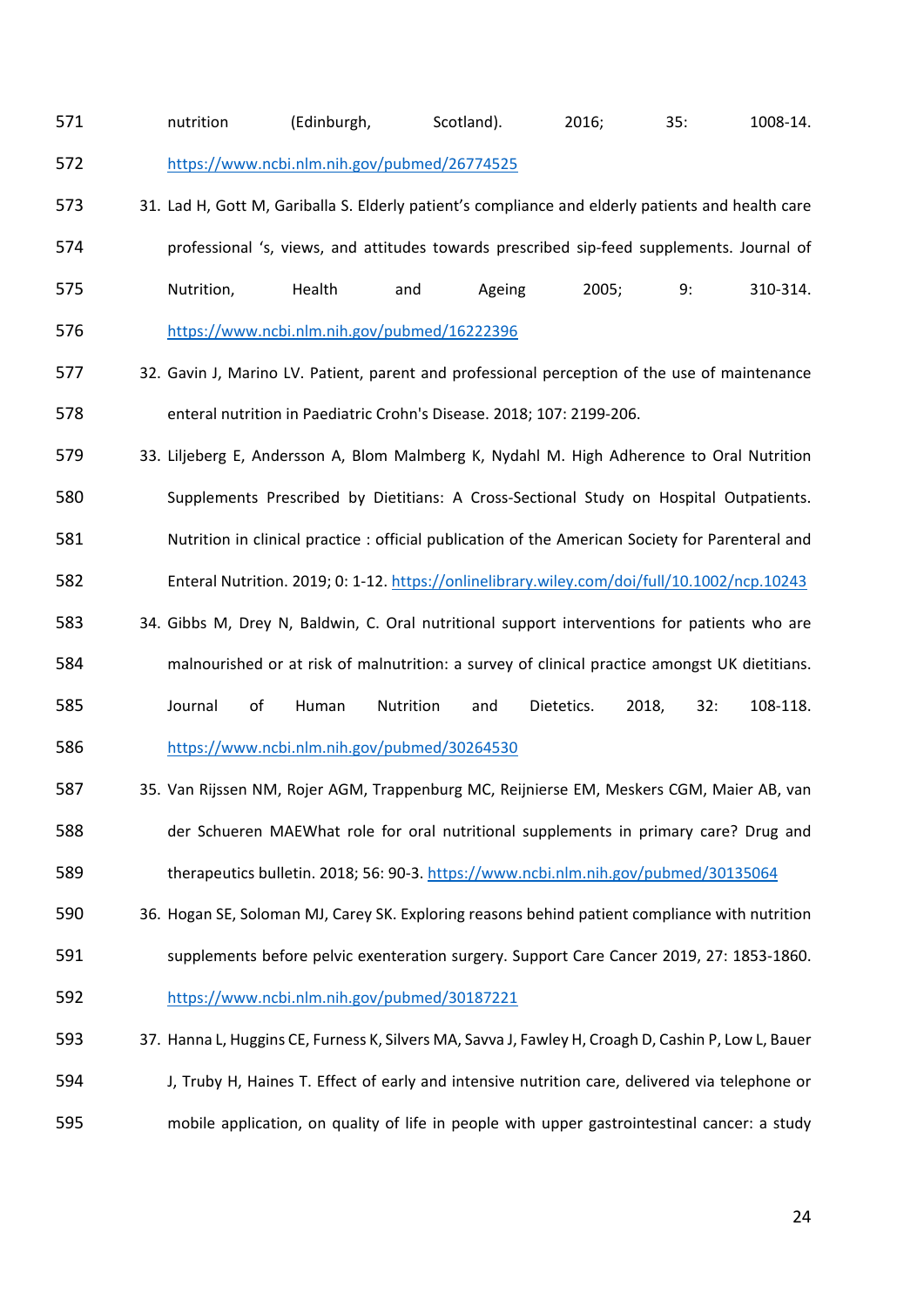- protocol of a randomised control trial. 2018, 18: 707. https://www.ncbi.nlm.nih.gov/pubmed/29970033
- 38. Hamirudin AH, Walton K, Charlton K, Carrie A, Tapsell L, Milosavljevic M, Pang G, Potter J. 599 Feasibility of home-based dietetic intervention to improve the nutritional status of older 600 adults post-hospital discharge. Nutrition & dietetics: the journal of the Dietitians Association
- of Australia. 2017; 74: 217‐23. https://onlinelibrary.wiley.com/doi/abs/10.1111/1747‐ 0080.12305
- 39. Batbaatar E, Dorjdagva J, Luvsannyam A, Savino MM, Amenta P. Determinants of patient satisfaction: a systematic review 2016, 137: 89‐101. https://journals.sagepub.com/doi/abs/10.1177/1757913916634136
- 40. Simmons SF, Keeler E, An R, Liu X, Shotwell MS, Kuertz B, Silver HJ, Schnelle JF. Cost effectiveness of nutritional intervention in long term care. Journal of American Geriatric Society 2015; 63: 2308‐2316. https://www.ncbi.nlm.nih.gov/pubmed/26503137
- 41. Charani E, Gharbi M, Hickson M, Othman S, Alfituri A, Frost G, Holmes A. Lack of weight recording in patients being administered narrow therapeutic index antibiotics: a prospective cross‐sectional study. BMJ open. 2015; 5: e006092.
- https://www.ncbi.nlm.nih.gov/pubmed/25838504
- 42. Van Rijssen NM, Rojer AGM, Trappenburg MC, Reijnierse EM, Meskers CGM, Maier AB, van
- der Schueren MAE. 2018, 9: 389‐394. https://link.springer.com/article/10.1007/s41999‐018‐
- 0057‐z
- 43. Riviati N, Setiati S, Laksmi PW, Abdullah M. Factors Related with Handgrip Strength in Elderly Patients. Acta medica Indonesiana. 2017; 49: 215‐9. https://www.ncbi.nlm.nih.gov/pubmed/29093231
- 44. Norman K, Stobaus N, Gonzalez MC, Schulzke JD, Pirlich M. Hand grip strength: outcome predictor and marker of nutritional status. Clinical nutrition (Edinburgh, Scotland). 2011; 30:
- 135‐42. https://www.ncbi.nlm.nih.gov/pubmed/21035927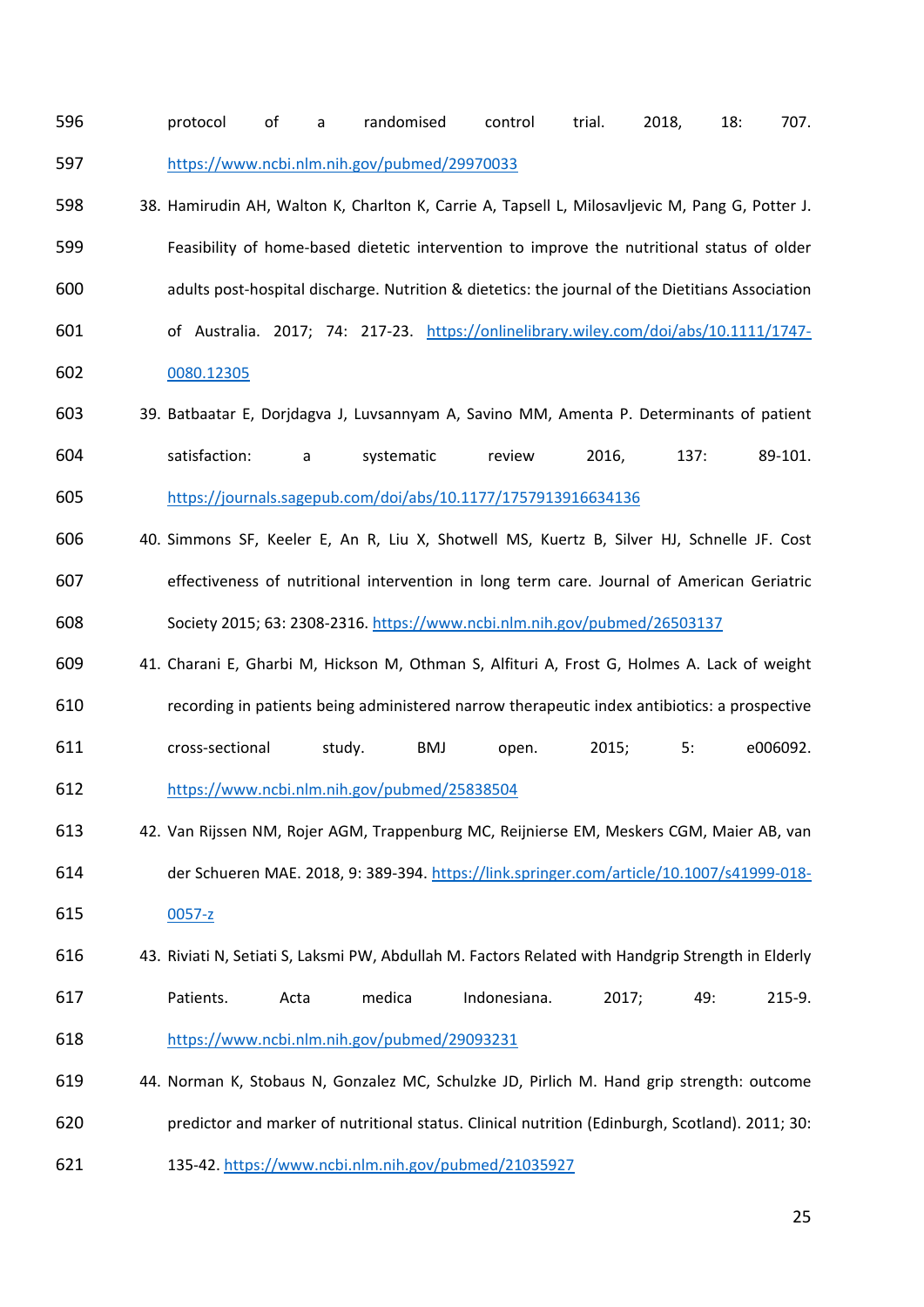- 45. Neelis E, de Koning B, van Winckel M, Tabbers M, Hill S, Hulst J. Wide variation in organisation and clinical practice of paediatric intestinal failure teams: an international survey. Clinical nutrition (Edinburgh, Scotland). 2018; 37(6 Pt A):2271‐9. https://www.ncbi.nlm.nih.gov/pubmed/29203343
- 46. McArdle PD, Greenfield SM, Avery A, Adams GG, Gill PS. Dietitians' practice in giving carbohydrate advice in the management of type 2 diabetes: a mixed methods study. Journal
- of human nutrition and dietetics: the official journal of the British Dietetic Association. 2017;
- 30: 385‐93. https://onlinelibrary.wiley.com/doi/abs/10.1111/jhn.12436
- 47. Hazzard E, Walton K, McMahon AT, Milosavljevic M, Tapsell L. Healthcare Professionals' **Perceptions of Feeding Tube Practices for Patients With Head and Neck Cancer Across 4**  International Radiation Oncology Departments. JPEN Journal of parenteral and enteral nutrition. 2019. https://onlinelibrary.wiley.com/doi/abs/10.1002/jpen.1699
- 48. Richards D. How to increase response rates to postal questionnaires. Evidence‐based dentistry. 2007; 8: 53‐4. https://www.ncbi.nlm.nih.gov/pubmed/17589494
- 49. Edwards PJ, Roberts I, Clarke MJ, Diguiseppi C, Wentz R, Kwan I, Cooper R, Felix LM, Pratap S. Methods to increase response to postal and electronic questionnaires. The Cochrane database of systematic reviews. 2009 (3): Mr000008. https://www.cochranelibrary.com/cdsr/doi/10.1002/14651858.MR000008.pub3/epdf/stand 640 <u>ard</u>
- 
- 
-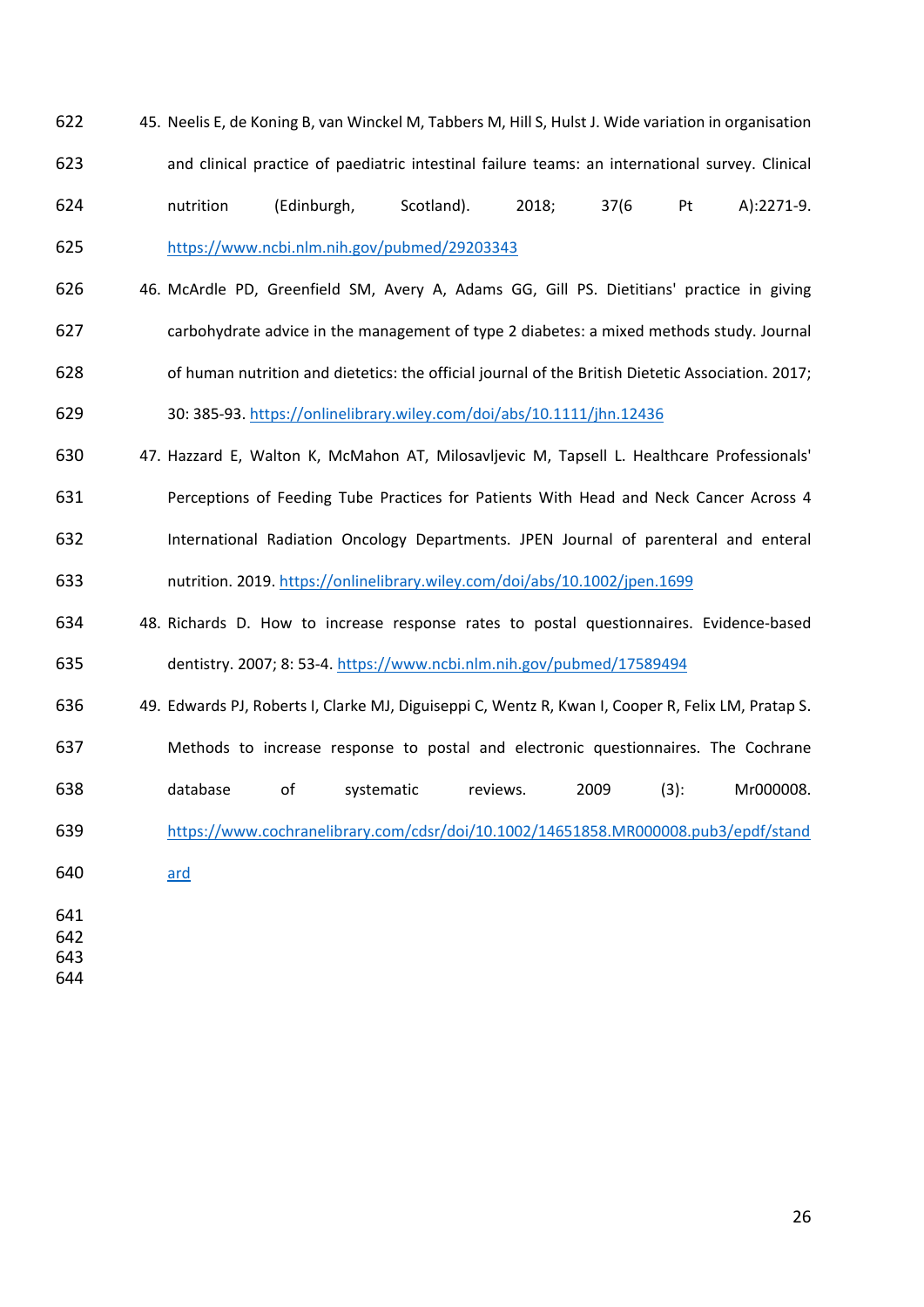- 645 **Table 1: Weight and BMI (mean ± SD) for patients with general, neurological or respiratory**
- 646 **conditions on referral to the prescribing support service and at the end of treatment**
- 647

|                                        | <b>Referral weight</b><br>(kg) | Discharge weight<br>(kg) | P value | <b>Referral BMI</b><br>(kg/m <sup>2</sup> ) | <b>Discharge BMI</b><br>(kg/m <sup>2</sup> ) | P value |
|----------------------------------------|--------------------------------|--------------------------|---------|---------------------------------------------|----------------------------------------------|---------|
|                                        |                                |                          |         |                                             |                                              |         |
| General (n=22)                         | $50.1 \pm 15.9$                | $51.0 \pm 15.4$          | 0.4     | $19.3 \pm 4.4$                              | $20.1 \pm 3.9$                               | 0.3     |
| Neurological (n=46)                    | $50.67 \pm 14.7$               | $50.9 \pm 13.3$          | 0.6     | $18.9 \pm 3.8$                              | $19.6 \pm 3.8$                               | 0.3     |
| Respiratory (n=32)                     | $48.2 \pm 10.6$                | $50.3 \pm 12.1$          | 0.3     | $18.2 + 2.7$                                | $19.0 \pm 3.2$                               | 0.4     |
| All<br>conditions<br>grouped $(n=100)$ | $49.6 \pm 13.5$                | $50.9 \pm 13.0$          | 0.6     | $18.6 \pm 3.5$                              | $19.4 \pm 3.5$                               | 0.1     |

648

649

650

651

652

653

654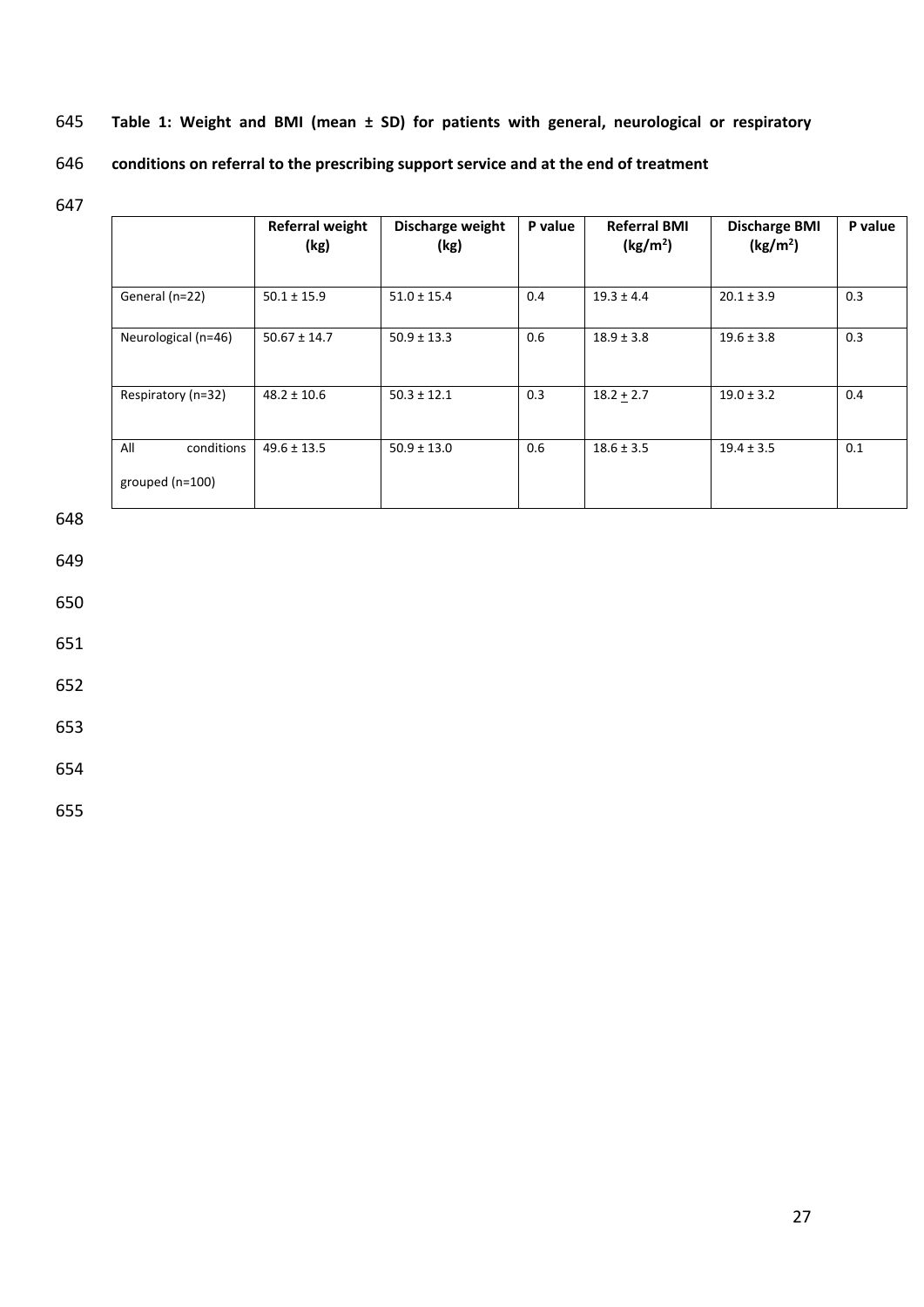### 656 **Table 2: Free text comments from the patient satisfaction survey (n=15)**

### **Comments about overall service**

- Appetite still low
- I think patients with dementia need more help with practical advice and help from a carer
- The dietitian who came out to visit was very helpful and professional, her advice to me was brilliant and the advice on what food will help me.
- Carers did this as patient's dementia would not comprehend what to do.
- I have seen a lot of nutritionists at appointments and in hospital, for nearly a month, then again at home; they have all been very helpful and I am now 7 stone from 6 stone.
- I am pleased to write that I'm much better now and have regained the weight loss. Thank you.

### **Was it easy to arrange a home visit from the prescribing support dietitians?**

Hard to get hold of

### **Was it easy to meet the nutrition goals set by the prescribing support dietitian?**

- Did not put weight on
- Just cannot gain weight

Do not eat much

### **Any there are service improvements that could be suggested?**

- Mum is no longer capable of feeding herself. The dietitian really doesn't understand mum's needs or illness.
- My dietitian is excellent
- I will start taking vitamin D tablets on advice from the dietitian on her last visit.
- Very grateful for the dietitian to come and visit me at my home and extremely pleased that I am feeling so much better.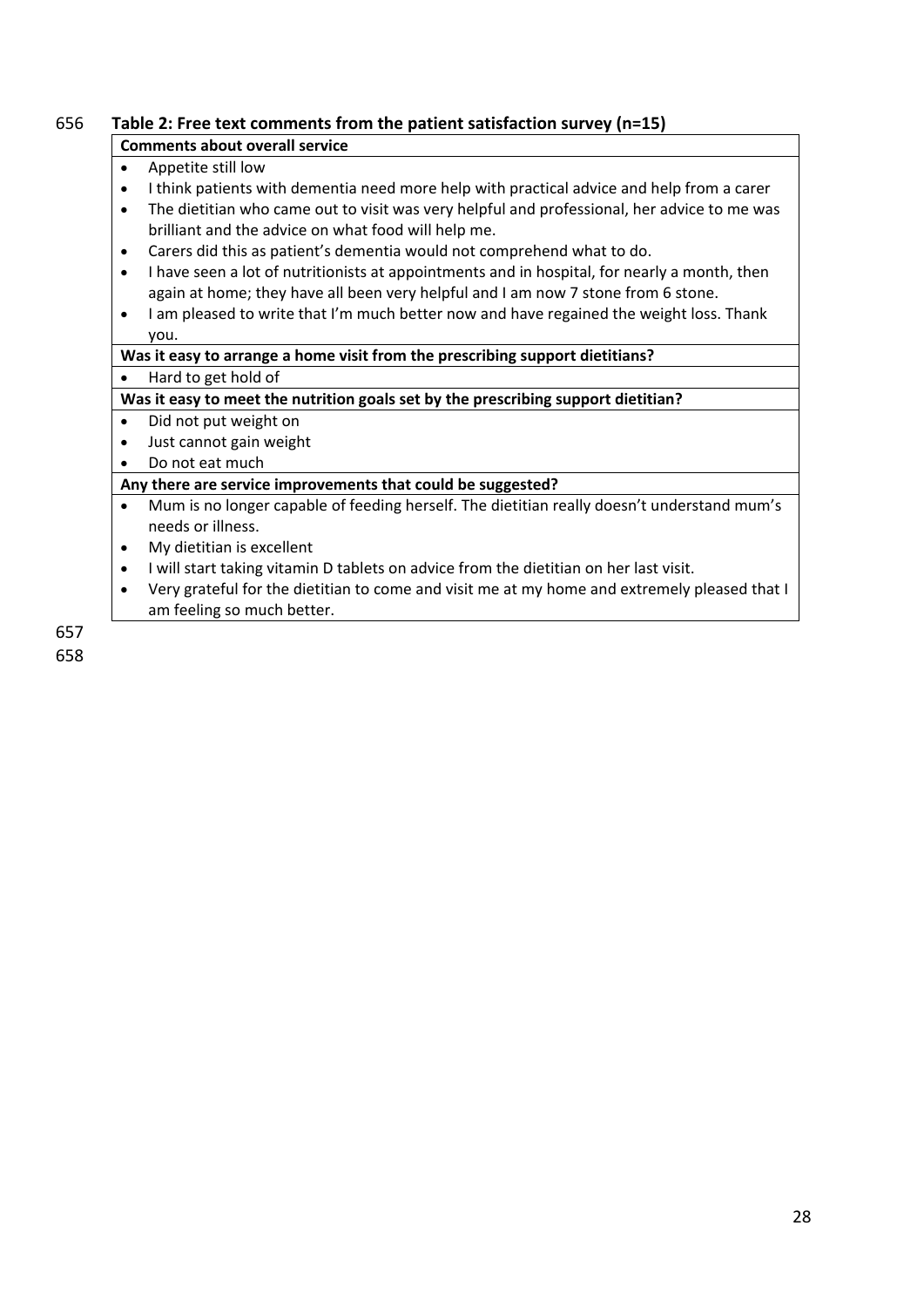## 659 **Table 3: Methods used to monitor success of dietetic intervention by community dietitians across**

## 660 **the UK (n=52)**

| <b>Method used</b>          | Percentage reported to use the method (%) |
|-----------------------------|-------------------------------------------|
| Weight                      | 96.2                                      |
| <b>BMI</b>                  | 94.3                                      |
| <b>MUST</b> score           | 83.0                                      |
| Mid Upper Arm Circumference | 69.8                                      |
| Handgrip strength           | 37.7                                      |
| Multiple response answers   | 87.9                                      |

661

662

663

664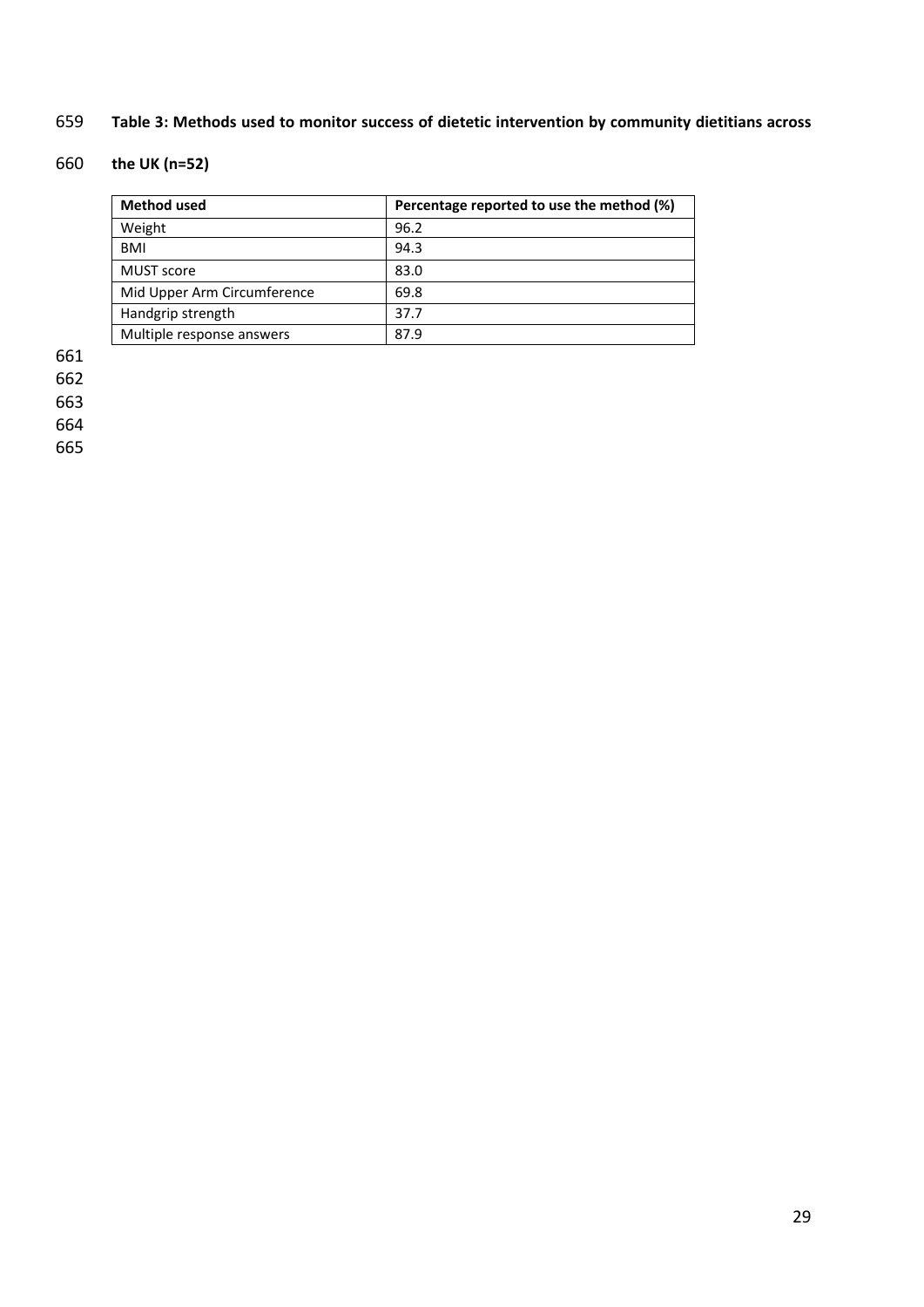| Questions                                                                            | Free text comments                                                                                                                                                                                                                                                                                                                                                                                                                                                                                                                                                                                                                                                                                                                                                                                                                                   |
|--------------------------------------------------------------------------------------|------------------------------------------------------------------------------------------------------------------------------------------------------------------------------------------------------------------------------------------------------------------------------------------------------------------------------------------------------------------------------------------------------------------------------------------------------------------------------------------------------------------------------------------------------------------------------------------------------------------------------------------------------------------------------------------------------------------------------------------------------------------------------------------------------------------------------------------------------|
| Do you initially try a food<br>first approach? If no,<br>why?                        | This is not relevant too my post. My role is to support<br>$\bullet$<br>GP's and pharmacists with their prescribing of food<br>stuff. I do not advise patients.<br>It depends on the patients' nutritional problems and<br>$\bullet$<br>the support they have at home and whether<br>supplements have already been started. Food first is<br>always part of the treatment plan though<br>I don't do home visits and our community team only<br>$\bullet$<br>do home visits for patients on enteral nutrition<br>Depends on my assessment. I only accept referrals for<br>$\bullet$<br>patients with MUST score 2 or more, so they are<br>immediately eligible for ONS. If I feel there is an<br>opportunity to start with food first and assess<br>progress before ONS, I will do so but clinical<br>indications may mean I start on ONS immediately |
| What type of information<br>do you provide? If you<br>don't provide any, why<br>not? | Hoping to get online info for the future too<br>$\bullet$<br>I educate other health professionals to advise. I advise<br>other healthcare professionals to provide food first<br>and I have developed food first leaflet or use the one<br>from the malnutrition pathway website.                                                                                                                                                                                                                                                                                                                                                                                                                                                                                                                                                                    |

# 666 **Table 4: Comments from the survey of national dietetic practice across the UK**

667 668 669 670<br>671 671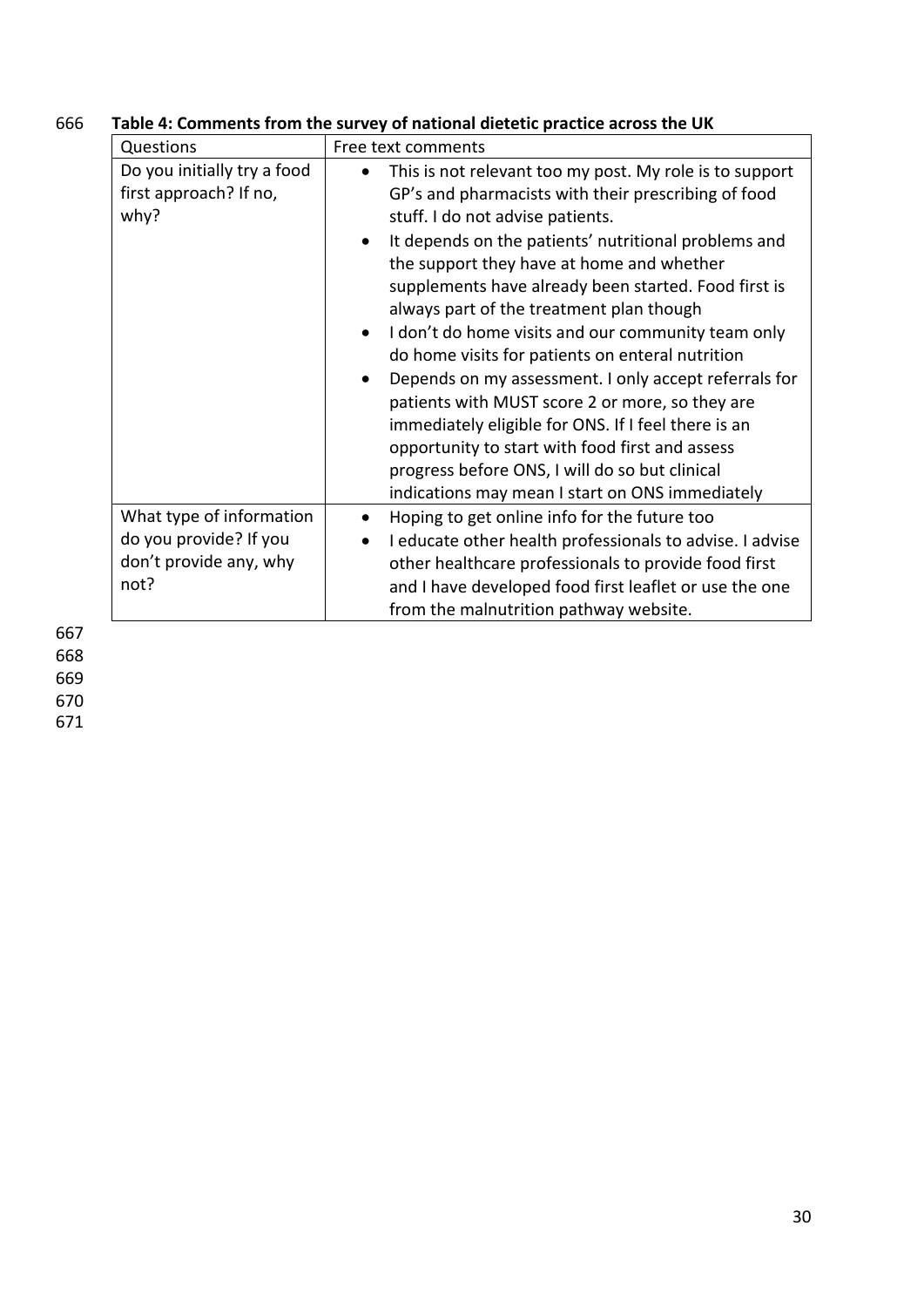### 672 **Table 4a: Dietitian – free text comments regarding exit/ discharge criteria (n=52) Free text comments relating to "Exit criteria for community prescribing support"**

Stable weight, improved nutritional intake

Competed 3 consultations, this is explained at the beginning that they will be given 1 assessment and 2. Follow ups over an 8 week period. This can be extended if feel that further input is needed but eliminates long term monitoring because of dietitians struggling to discharge and identify when dietetic intervention stopped.

Stable weight and no ONS

Patients are never discharged if they are on a nutritional supplement for others when the best outcome has been achieved e.g. wt gain/wt stable/maximized intake.

Not really. I don't really have a caseload and so typically would only see someone once, however if I have made any changes to their care such as stopping / starting supplements then I would likely see them again but I don't have rules by which I discharge people by.

Achievement of goal or stable or managing own care

If non‐compliant, input limited ‐ discharge. If maintaining weight at realistic or healthy BMI. If requests discharge or does not opt into service initially. If Do Not Attend appointments x 2

Patients are at the desired weight/identified outcome OR patients only require food fortification advice and don't need a review OR patients will require supplements for a chronic condition e.g. COPD and further input from the dietitian is unlikely to be of benefit; if the situation changes then patients should be re‐referred. Also patients who DNA or routinely cancel are considered for discharge.

Stable off ONS

Target achieved ‐ this may be wt/BMI or other goal e.g. wound healing, quality of life OR patient stable and monitoring handed over to primary care staff or care home

We set clear SMART goals that are individual to the patient and review these. Once goals achieved/there is a plan in place to work towards these discharge is planned

1. Once patient has stopped ONS. 2. Or once patient has been referred to another Dietitian who will monitor their ONS.

My team predominately works in care homes, we complete a 6 month outcome and if the nutritional aim is met we discharge. If not we will seek to reflect on the reasons why as a team. In terms of compliance with consumption of ONS‐ if advised by my team this is high as a holistic and realistic plan is made. For MDT colleagues such as GPs, nurses or acute dietetic colleagues compliance reduces to 20% in my experience

Goals achieved or further input not indicated

Contact details provided for concerns

1) Treatment complete 2) Likely to need ONS long term so can be referred back to GP with clear review criteria.

Dietetic goal met; Patient RIP; Patient unable to implement recommendations/Transfer of care Achievement of a healthy BMI, and weight maintained for 1‐3 months

Meet targets, or no benefit from further input

Stable on long term food first or ONS, may have target weight.

To prevent weight loss/ and promote weight gain

Weight gain achieved or All dietetic advice provided and no more can be offered or Patient/career doesn't wish further advice

Nutritional goals

Achievement of goals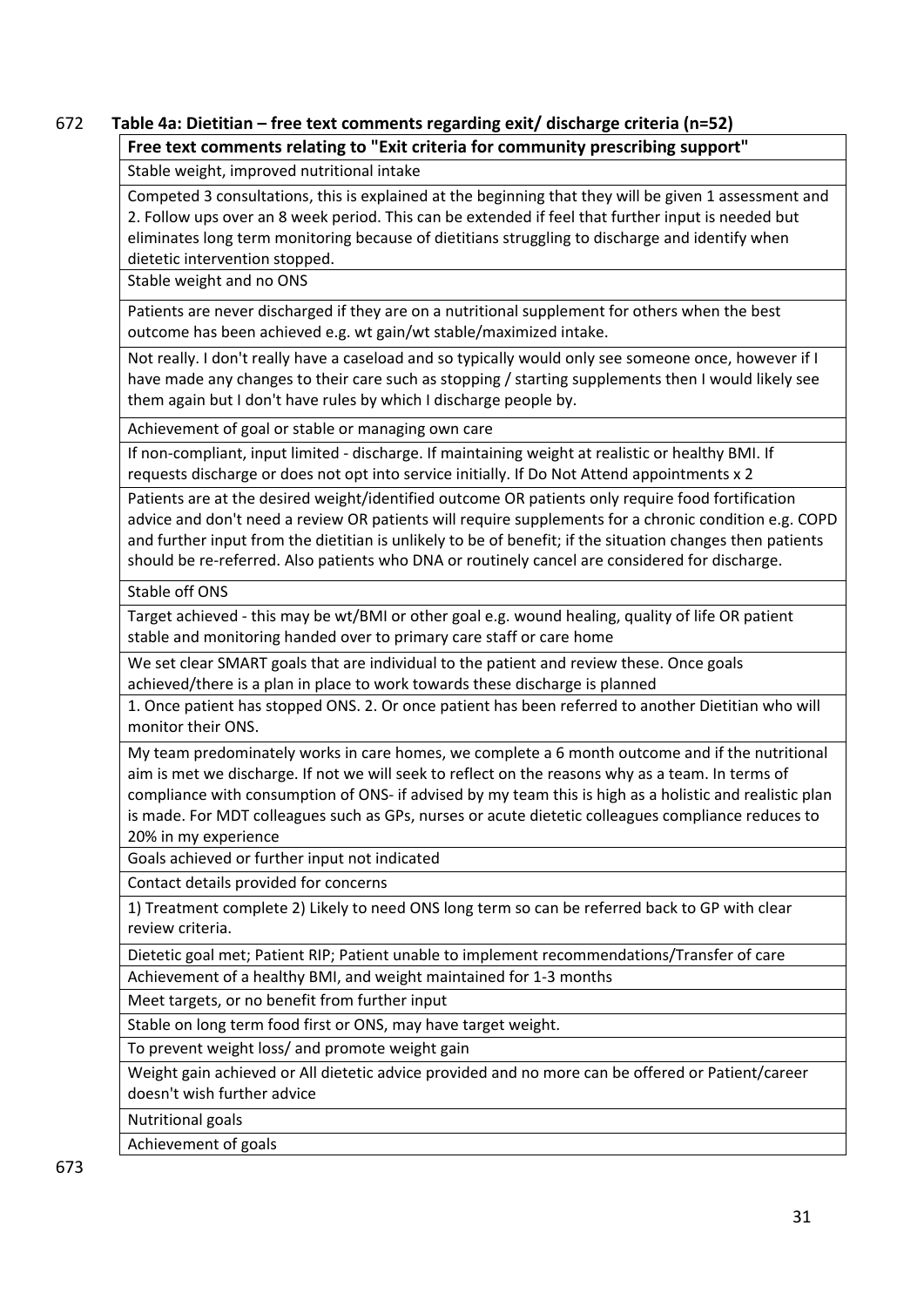# 674 **Table 4b: Development of codes, sub‐categories and overarching themes**

| Initial coding (n=21)     | Sub-categories (n= 12)      | Overarching themes (n=4)                                           |
|---------------------------|-----------------------------|--------------------------------------------------------------------|
| Fixed number of           | Set number of consultations | Variation in nutrition practice                                    |
| consultations             |                             |                                                                    |
| Referred back to GP       | No end to treatment         |                                                                    |
| Treatment period complete |                             |                                                                    |
| Indefinite time period    | Referral back to GP         |                                                                    |
| Long term ONS             | Maximised intake            | Nutrition supplements/food                                         |
| <b>Monitoring ONS</b>     |                             |                                                                    |
| Dietary adequacy          | Nutrition support: ONS/food |                                                                    |
| Food first                |                             |                                                                    |
| <b>Maximised intake</b>   | Dietary adequacy            |                                                                    |
| No benefit from further   | Poor compliance             | Nutrition support of no benefit                                    |
| input                     |                             |                                                                    |
| Weight loss               |                             |                                                                    |
| Death                     | Deteriorating health        |                                                                    |
| Transfer of care          |                             |                                                                    |
| Non-compliance            | Care transferred            |                                                                    |
| No exit criteria          |                             |                                                                    |
| <b>SMART Goals</b>        | Weight gain/ BMI            | Outcomes used for entry and exit<br>criteria for nutrition support |
| Weight gain               |                             |                                                                    |
| Body mass index (BMI)     | Nutrition goals achieved    |                                                                    |
| <b>Nutrition goals</b>    |                             |                                                                    |
| Outcome goal achieved     | <b>Nutrition outcome</b>    |                                                                    |
| Symptom resolution        |                             |                                                                    |
| Stable weight             |                             |                                                                    |
| Best outcome achieved     |                             |                                                                    |